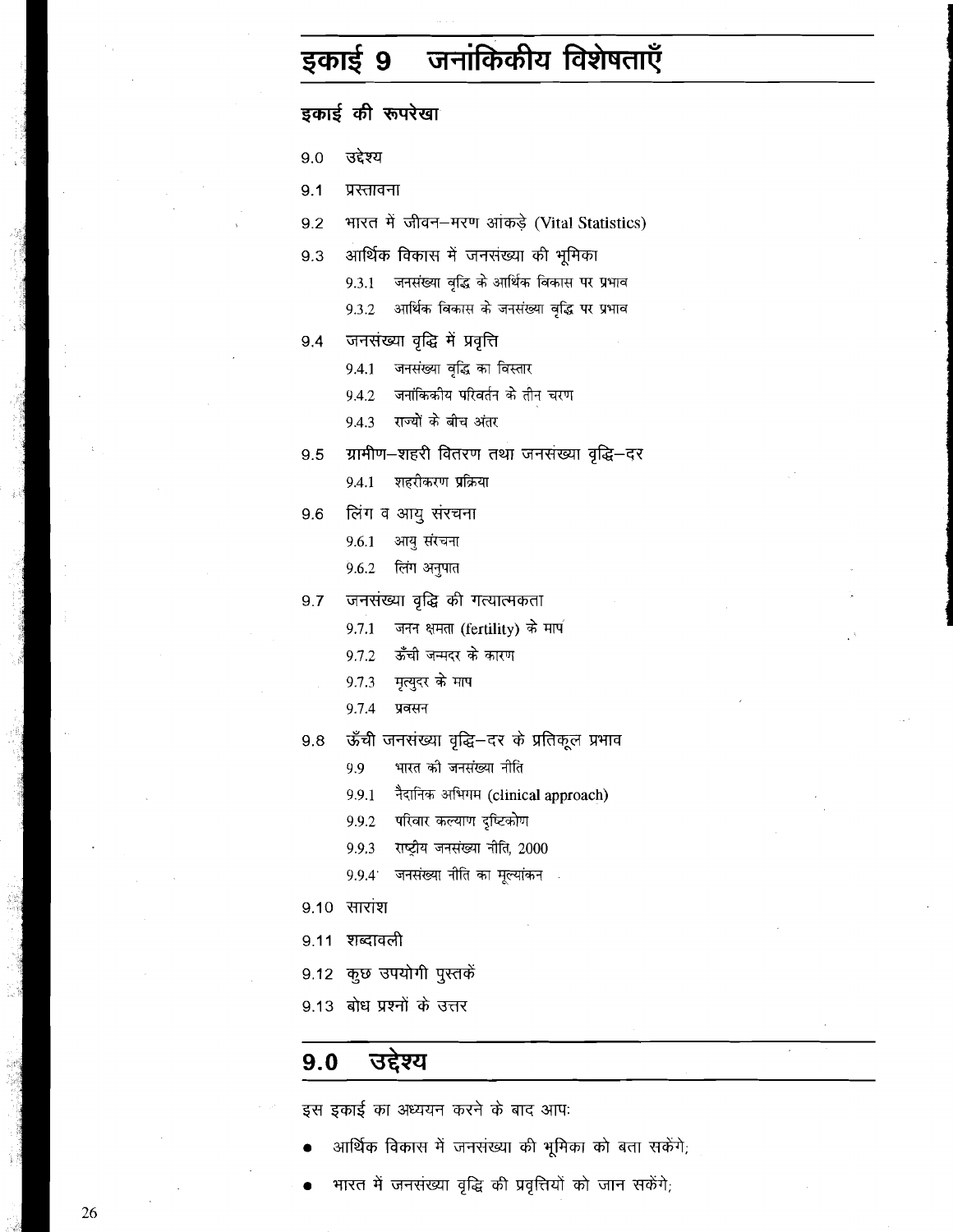- लिंग एवं आयु के आधार पर जनसंख्या की विशेषताओं को स्पष्ट कर सकेंगे;
- भारत में जनसंख्या वृद्धि को प्रभावित करने वाले कारकों की व्याख्या कर सकेंगे; और
- भारत में जनसंख्या नीति का वर्णन कर सकेंगे।

#### प्रस्तावना (INTRODUCTION)  $9.1$

एक बहुत बड़ी सीमा तक किसी भी अर्थव्यवस्था का विकास वहाँ उपलब्ध प्राकृतिक एवं मानव संसाधनों की उपलब्धि पर निर्भर करता है। पिछली इकाई में हमने भारत के प्राकृतिक साधनों की चर्चा की थी। इस इकाई में हम देश के आर्थिक विकास में एक संसाधन या आगत के रूप में मानव संसाधन की चर्चा करेंगे। आपने इस बात पर ध्यान दिया होगा कि जनसंख्या दो भूमिकाएँ अदा करती है। प्रथम, जनसंख्या वस्तूओं एवं सेवाओं के उत्पादन में श्रम के रूप में एक महत्त्वपूर्ण आगत है। दूसरे, उत्पादित वस्तुओं एवं सेवाओं की यह अंतिम उपभोक्ता है।

अर्थव्यवस्था का विकास मानव संसाधन अर्थात् इसकी जनसंख्या की गुणवत्ता पर निर्भर करता है। जनसंख्या का आकार, इसकी वृद्धि–दर तथा संरचना, प्रवसन (migration), लोगों का जीवन स्तर आदि कुछ ऐसे कारक हैं जो देश के विकास प्रतिमान (pattern) को प्रभावित करते हैं ।

इस इकाई में हम भारतीय संदर्भ में उपरोक्त बातों पर प्रकाश डालेंगे। लेकिन इससे पहले कि हम आगे बढ़ें, भारत में जीवन–मरण आंकड़ों (vital Statistics) की उपलब्धता पर एक नजर डालें।'

# भारत में जीवन-मरण आंकड़ें (VITAL STATISTICS  $9.2$ IN INDIA)

जीवन–मरण आंकड़ों से अभिप्राय जन्म और मृत्यु के आंकड़ों से है। भारत की जनसंख्या की विशेषताओं का अध्ययन करने के लिए इनके बारे में सही–सही आंकड़े मिलना अत्यंत आवश्यक है। भारत में इन आंकड़ों के दो महत्त्वपूर्ण स्रोत हैं। एक भारत की जनगणना (Population Census of India) जो कि प्रति दस वर्ष की जाती है। दूसरा, जीवन-मरण पंजीकरण प्रणाली

(Vital Registration System) जिसमें प्रत्येक जन्म व मृत्यू का रिकार्ड रखा जाता है।

भारत में जनगणना का प्रारंभ सन 1872 में हुआ जब देश के विभिन्न भागों का जनगणना की गई और सभी परिणामों को एक जगह इकट्ठा किया गया। इसके बाद से 1881 से लेकर अब तक हर दस वर्ष में पूरी और एक साथ जनगणना की जाती है। 2001 में हुई जनगणना भारत की चौदहवीं जनगणना है और आज़ादी के बाद की छठवीं। यह जनगणना काफी व्यापक होती है। जनगणना में सारे देश की जनसंख्या के बारे में आर्थिक व सामाजिक सूचनाएँ इकटठी की जाती हैं। यह जनगणना एक स्थाई जनगणना संगठन करता है। परिणाम सैंकड़ों तालिकाओं में संक्षिप्त किए जाते हैं और बहुत से खण्डों में छापे जाते हैं। भारतीय अर्थव्यवस्था के लिए आंकड़ों का यह एक महत्त्वपूर्ण स्रोत होता है। लेकिन इसकी एक सीमा भी है। दो जनगणनाओं के बीच के वर्षों के लिए इसमें आंकड़ें उपलब्ध नहीं होते।

जीवन–मरण पंजीकरण प्रणाली आंकड़ों का एक दूसरा स्रोत है। आप इस बात को जानते होंगे कि परिवार में प्रत्येक जन्म और प्रत्येक मृत्यू का पंजीकरण रजिस्ट्रार के दफ्तर में करवाना हर नागरिक के लिए आवश्यक होता है। लेकिन फिर भी बहुत सी मौतें और जन्म दर्ज नहीं कराए जाते क्योंकि कुछ लोग इसका महत्त्व नहीं समझते | अतः पंजीकरण प्रणाली के माध्यम से प्राप्त आंकडे अधरे होते हैं।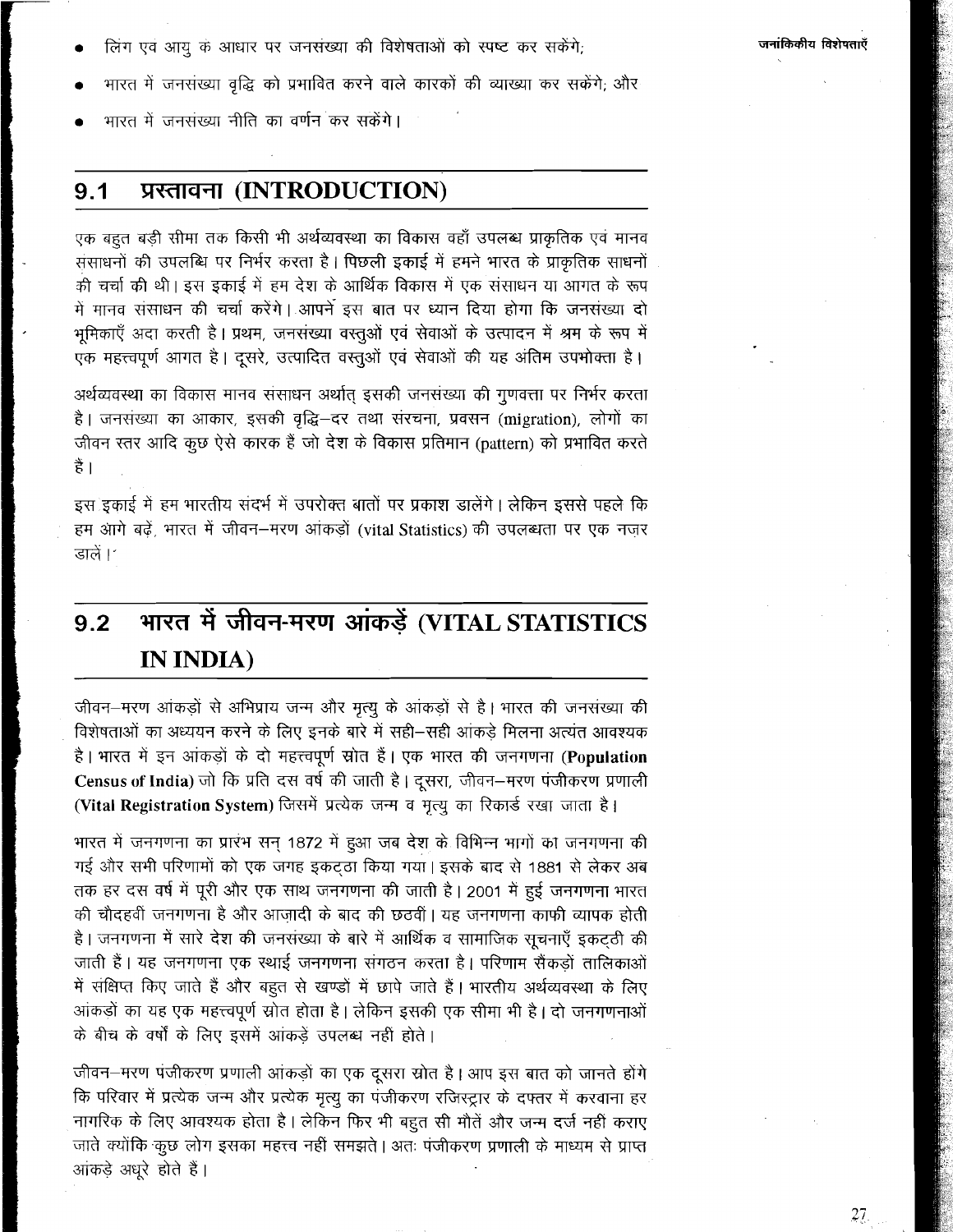राज्य तथा राष्ट्रीय दोनों स्तरों पर जन्मदर और मृत्युदर के विश्वसनीय अनुमान प्राप्त कराने .<br>हेतु भारत के महापंजीकार (Registrar General of India) ने 1964-65 में कूछ राज्यों में प्रतिदर्श पजीकरण प्रणाली योजना (Sample Registration System Scheme) शुरू की। 1969-70 तक यह योजना सभी राज्यों में लागू कर दी गई। इस योजना के अधीन जनसंख्या के एक नमूने (जनगणना की तरह पूरी जनसंख्या नहीं) का सतत आधार पर सर्वेक्षण किया जाता है। ऐसे प्राप्त आंकडे जनसंख्या के भविष्य में आकार, वितरण, वृद्धि तथा स्वरूप के अनुमान लगाने में बहुत सहायक होते हैं।

#### आर्थिक विकास में जनसंख्या की भूमिका  $9.3$

जनसंख्या की वृद्धि दर व संरचना तथा अर्थव्यवस्था के आर्थिक विकास के बीच एक गहरा संबंध होता है। यह संबंध दो तरफा है। इसका अर्थ यह है कि जनसंख्या की वृद्धि दर आर्थिक विकास पर प्रभाव डालती है और साथ ही आर्थिक विकास जनसंख्या वृद्धि पर प्रभाव डालता है ।

# 9.3.1 जनसंख्या वृद्धि के आर्थिक विकास पर प्रभाव

जनसंख्या श्रम के रूप में एक महत्त्वपूर्ण आगत है। जितनी अधिक जनसंख्या होती है, उतनी ही बड़ी ही श्रम शक्ति भी। व्यष्टिगत (Micro) अर्थशास्त्र में हमने जाना है कि यदि श्रम की सीमांत उत्पादिता धनात्मक (positive) हो तो जैसे-जैसे श्रम आगत का स्तर बढ़ता है, वैसे-वैसे उत्पादन का स्तर भी बढ़ता है। लेकिन घटते प्रतिफल के नियम के कारण श्रम की सीमांत उत्पादिता एक सीमा के पश्चात् ऋणात्मक (negative) हो सकती है। ऐसी स्थिति में अधिक श्रम लगाने से उत्पादन गिरने लगता है। अतः एक फर्म उसी सीमा तक श्रम लगाती है, जब उसकी सीमांत उत्पादकता शून्य हो जाए। आइए, अब हम इस प्रवृत्ति को सारे देश के सदर्भ में देखें। जनसंख्या वृद्धि श्रम उपलब्ध कराने में एक सीमा तक तो आर्थिक विकास में योगदान दे सकती है। ऐसा प्राकृतिक साधनों की क्षमता पर निर्भर करता है। लेकिन जनसंख्या ज्यादा हो और इसकी वृद्धि की दर बहुत अधिक हो तो यह आर्थिक विकास पर बुरा प्रभाव भी डाल सकती है।

जनसंख्या वृद्धि आर्थिक विकास पर दो प्रकार से प्रभाव डालती है। एक, बचत दर को कम करती है। दूसरे, निवेश के स्वरूप में परिवर्तन लाती है।

जनसंख्या वृद्धि की ऊँची दर अर्थव्यवस्था में बचत दर को कम करती है। जन्मदर ऊँची और युवा वर्ग में मृत्युदर कम होने के कारण अर्थव्यवस्था में बच्चों का अनुपात बढ़ता जाता है। जीवन प्रत्याशा (longevity) में वृद्धि के कारण वृद्ध लोगों का अनुपात बढ़ता जाता है। आर्थिक विकास पर कूल मिलाकर यह प्रभाव पड़ता है कि निर्भरता अनुपात (dependency ratio), यानि आश्रित व कार्यकारी जनसंख्या के बीच अनुपात, बढ़ता जाता है क्योंकि उपभोग तो आश्रित और कार्यकारी जनसंख्या दोनों ही करते हैं। इस प्रकार उपभोग आय का काफी बड़ा खर्च हो जाता है। इससे बचत दर कम हो जाती है।

बढ़ती जनसंख्या के साथ ही निवेश संसाधनों का एक भाग जीवन की आधारभूत आवश्यकताओं को पूरा करने पर लगाना पड़ता है। बढ़ती हुई जनसंख्या के लिए स्वास्थ्य सेवा, शिक्षा, आवास, न्याय, कानून और व्यवस्था, आदि न्यूनतम सुविधाएँ तो उपलब्ध करवानी ही पड़ती हैं। इससे वस्तूओं के लिए उत्पादन में निवेश करने के लिए बहुत कम पैसा बच पाता है। इसके कारण आर्थिक विकास धीमा पड जाता है।

जनसंख्या की ऊँची वृद्धि दर का यह भी अर्थ है कि बढ़ती हुई आय जनसंख्या के बीच बँट जाती है, जिससे प्रति व्यक्ति आय में वृद्धि धीमी पड़ जाती है। मान लीजिए कि एक अर्थव्यवस्था में आर्थिक संवृद्धि की दर 5% है और जनसंख्या वृद्धि की दर 2.3% है। ऐसे में प्रति व्यक्ति आय केवल 2.7% प्रति वर्ष ही बढ़ेगी। यदि जनसंख्या वृद्धि दर 1.4% होती तो प्रति व्यक्ति आय में वृद्धि 3.6 प्रतिशत होती।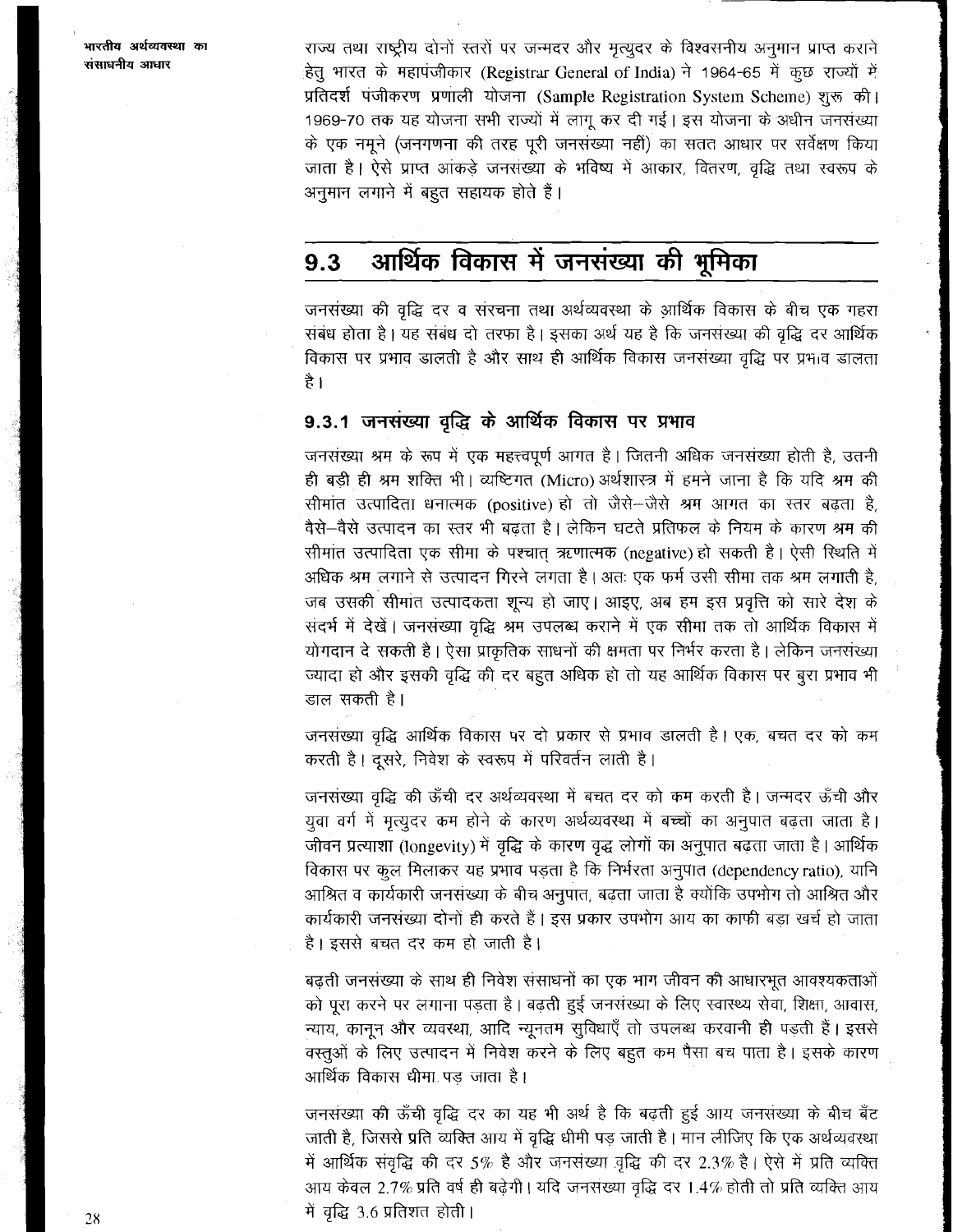## 9.3.2 आर्थिक विकास के जनसंख्या वृद्धि पर प्रभाव

हमने ऊपर देखा कि जनसंख्या वृद्धि का आर्थिक विकास पर बुरा प्रभाव पड़ता है। लेकिन आर्थिक विकास का जन्मदर पर भी प्रभाव पड़ता है। ऐसा पाया गया है कि कम विकसित अर्थव्यवस्थाओं में 'ऊँची जनसंख्या' और 'आर्थिक विकास का नीचा स्तर' एक साथ पाया जाता है। दसरी ओर, सभी विकसित देशों में जनसंख्या वृद्धि की दर नीची होती है। तालिका 9.1 से स्पष्ट है कि जापान, संयुक्त राज्य अमरीका जैसे विकसित देशों में जनसंख्या वृद्धि दर युगांडा और जिम्बावे जैसे विकासशील देशों की अपेक्षा काफी कम है।

इस बात के भी कुछ प्रमाण हैं कि ऊँची प्रति व्यक्ति आय, ऊँची साक्षरता विशेषतया स्त्री साक्षरता की दशा में जन्मदर कम रहती है।

तालिका 9.1 : चुने हुए देशों में जनांकिकीय विशिष्टताएँ

(वर्ष 1997)

| देश |                             | जन्मदर<br>(प्रति ।<br>हजार) | हजार)          | मृत्युदर प्राकृतिक<br>(प्रति वृद्धि<br>$(\%)$ |         |    | शिशु जीवन प्रति व्यक्ति सकल राष्ट्रीय<br>मृत्युदर प्रत्याशा उत्पाद (प्रति हजार)*<br>(वर्षों में) (अमरीकी डालर में) |
|-----|-----------------------------|-----------------------------|----------------|-----------------------------------------------|---------|----|--------------------------------------------------------------------------------------------------------------------|
|     | 1. भारत                     | 29                          | 10             | 1.9                                           | 75.0    | 59 | 340                                                                                                                |
|     | 2. बंग्लादेश 31             |                             | 11             | 2.0                                           | 77.0    | 58 | 240                                                                                                                |
| 3.  | पाकिस्तान 39                |                             | 11             | 2.8                                           | 91.0    | 61 | 460                                                                                                                |
| 4.  | युगांडा                     | 51                          | 22             | 2.9                                           | 81.0    | 41 | 240                                                                                                                |
| 5.  | जिम्बावे                    | 40                          | 14             | 2.7                                           | 53.0    | 51 | 540                                                                                                                |
| 6.  | जापान                       | 10                          | $\overline{7}$ | 0.2                                           | 4.0     | 80 | 39,640                                                                                                             |
| 7.  | संयुक्त<br>राज्य<br>अमेरिका | 15                          | 9              | $0 - 6$                                       | 7.3     | 76 | 26,980                                                                                                             |
|     | 8. जर्मनी                   | 10 <sub>1</sub>             | 11             | $-0.1$                                        | $5 - 1$ | 77 | 27,510                                                                                                             |
| 9.  | रूस                         | 9                           | 14             | $-0.5$                                        | 18.0    | 65 | 2,240                                                                                                              |
|     | 10. आस्ट्रेलिया 14          |                             | $\overline{7}$ | 0.7                                           | $1 - 8$ | 75 | 18,720                                                                                                             |

\* वर्ष 1995 के लिए (अमरीकी डालर में)

स्रोत: Population Reference Bureau, 1997

आर्थिक विकास के कुछ और सुचक भी हैं जिनका जन्मदर और परिवार के आकार से नकारात्मक संबंध है। एक विकासशील देश में यह देखा जा सकता है कि शहरों में गाँवों की अपेक्षा नीची जन्मदर और ऊँचा जीवन रतर होता है। ऊँची आय वाले परिवारों में कम बच्चे होते हैं। माता-पिता अपने परिवार के आकार की योजना कुछ इस तरह बनाते हैं कि वे उनको अच्छी शिक्षा दिला सकें। इन तथ्यों से आर्थिक विकास और जन्मदर के बीच के संबंध का पता चलता है।

ेआंकड़ों से पता चलता है कि जन्मदर में कमी करने के लिए आर्थिक विकास का होना अत्यंत आवश्यक है। अतः एक विचारधारा यह है कि आर्थिक विकास पर ध्यान देना चाहिए। लेकिन, आर्थिक विकास एक दीर्घकालीन प्रक्रिया है। इसे अल्पकाल में प्राप्त नहीं किया जा सकता। अतः एक विकासशील देश में आर्थिक विकास और जनसंख्या वृद्धि के बारे में योजनाएँ एक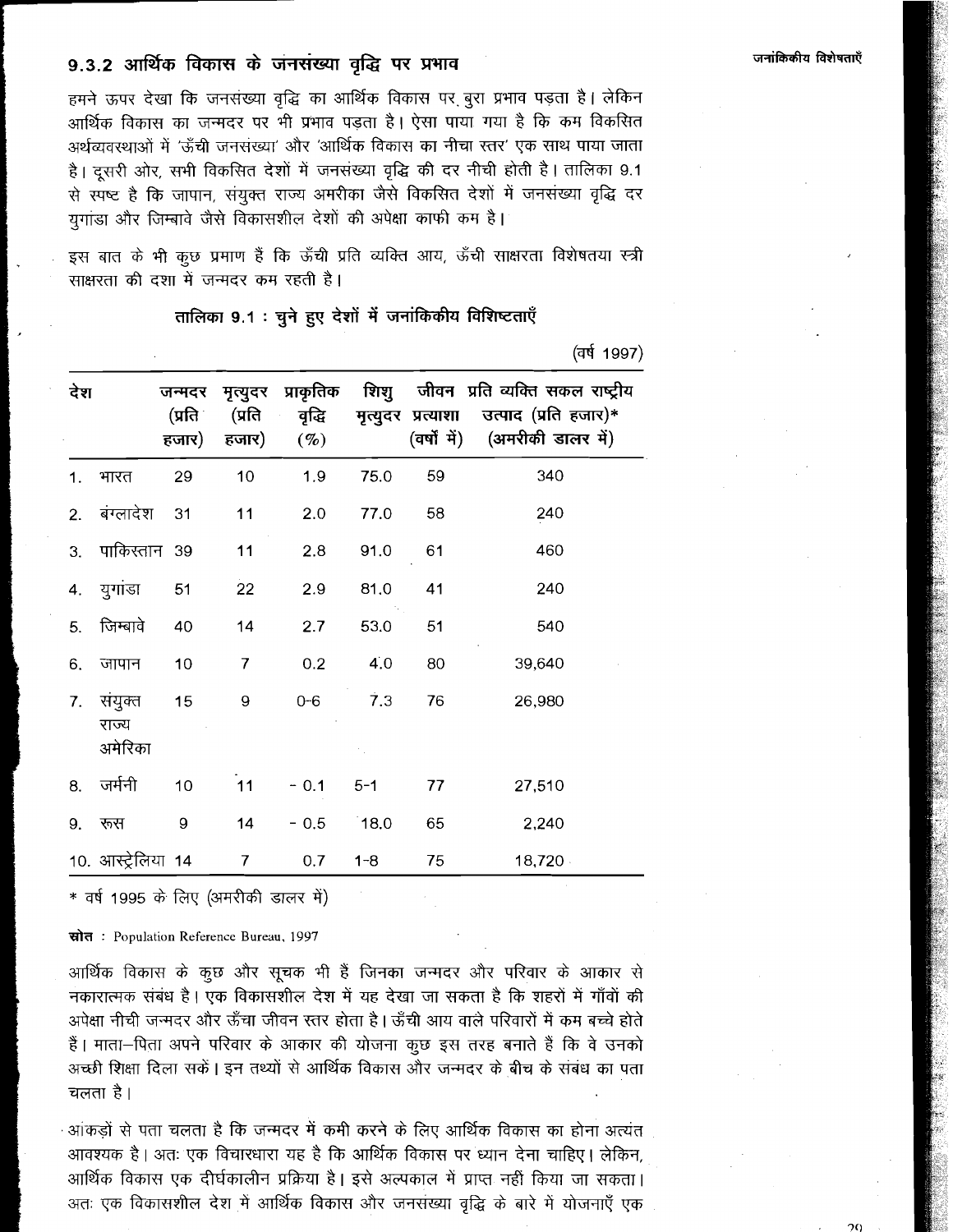साथ चलनी चाहिए। इसीलिए अर्थव्यवस्था की विकास प्रक्रिया में जनसंख्या नीति का महत्त्वपूर्ण स्थान होता है। भारत की प्रथम पंचवर्षीय योजना में यह तथ्य स्वीकार किया जाता है। भारत की जनसंख्या नीति के बारे में हम खंड 9.9 में पढ़ेंगे।

#### जनसंख्या वृद्धि में प्रवृत्ति  $9.4$

आइए देखें कि बीसवीं शताब्दी में भारत में जनसंख्या वृद्धि की क्या विशेषताएँ रहीं? हम कूल जनसंख्या में हुई वृद्धि तथा इस वृद्धि को प्रभावित करने वाले कारकों पर चर्चा करेंगे।

# 9.4.1 जनसंख्या वृद्धि

भारत विश्व का दूसरा सबसे अधिक जनसंख्या वाला देश है। चीन के बाद भारत का स्थान आता है। वर्ष 1997 में विश्व जनसंख्या में सबसे अधिक आबादी वाले 10 देश इस प्रकार हैं: चीन 123.7 करोड़, भारत 97 करोड़, संयुक्त राज्य अमेरिका 26.8 करोड़, इंडोनेशिया 20.4 करोड़, ब्राजील 16 करोड़, रूस 14.7 करोड़, पाकिस्तान 18.8 करोड़, जापान 12.6 करोड़, बंग्लादेश 12.2 करोड़ और नाइजीरिया 11.1 करोड़। विश्व की पूरी जनसंख्या 13.52 करोड़ वर्ग किलोमीटर भूमि क्षेत्र में बसी है। भारत में इस क्षेत्र का 2.4 प्रतिशत है जबकि आबादी का यह प्रतिशत 16.6 है। इस प्रकार भारत में जनसंख्या की सघनता (density of population) विश्व की औसत सघनता की अपेक्षा लगभग सात गुना है। 2001 की जनगणना के अनुसार भारत में औसतन एक वर्ग किलोमीटर में 324 व्यक्ति बसे हैं।

| वर्ष | कुल जनसंख्या | दशक के दौरान<br>कुल वृद्धि (करोड़ में) | वृद्धि दर प्रतिशत<br>दशकीय | वृद्धि दर प्रतिशत<br>प्रतिवर्ष (घातांक) |
|------|--------------|----------------------------------------|----------------------------|-----------------------------------------|
| 1901 | 238.40       |                                        |                            |                                         |
| 1911 | 252.09       | 13.69                                  | 4.75                       | 0.56                                    |
| 1921 | 251.32       | $-0.77$                                | $-0.31$                    | $-0.03$                                 |
| 1931 | 278.98       | 27.66                                  | 11.00                      | 1.04                                    |
| 1941 | 318.66       | 39.68                                  | 14.22                      | 1.33                                    |
| 1951 | 361.09       | 42.43                                  | 13.31                      | 1.25                                    |
| 1961 | 439.29       | 78.15                                  | 21.51                      | 1.96                                    |
| 1971 | 548.16       | 108.92                                 | 24.80                      | 2.20                                    |
| 1981 | 683.33       | 135.17                                 | 24.60                      | 2.22                                    |
| 1991 | 846.37       | 163.04                                 | 23.56                      | 2.12                                    |
| 2001 | 1027.02      | 180.65                                 | 21.34                      | 1.93                                    |

तालिका 9.2 : भारत में 1901-2001 के दौरान जनसंख्या और इसमें वृद्धि

स्रोत : नवीं पंचवर्षीय योजना, 1992-97

2001 में भारत की अनुमानित जनसंख्या 102.7 करोड़ थी जो कि 1901 की जनसंख्या के चार गुना से अधिक और आजादी के वर्ष 1947 की जनसंख्या का लगभग तीन गुना है। तालिका 9.2 में भारत में जनसंख्या वृद्धि के तीन चरण दिखाई देते हैं । 1921 तक जनसंख्या में उतार चढ़ाव थे। वास्तव में 1911-21 में कुल जनसंख्या घट गई थी। व्यापक भुखमरी और महामारी इसका मुख्य कारण थी। 1921 के पश्चात् 1951 तक जनसंख्या निरंतर बढ़ी लेकिन कम दर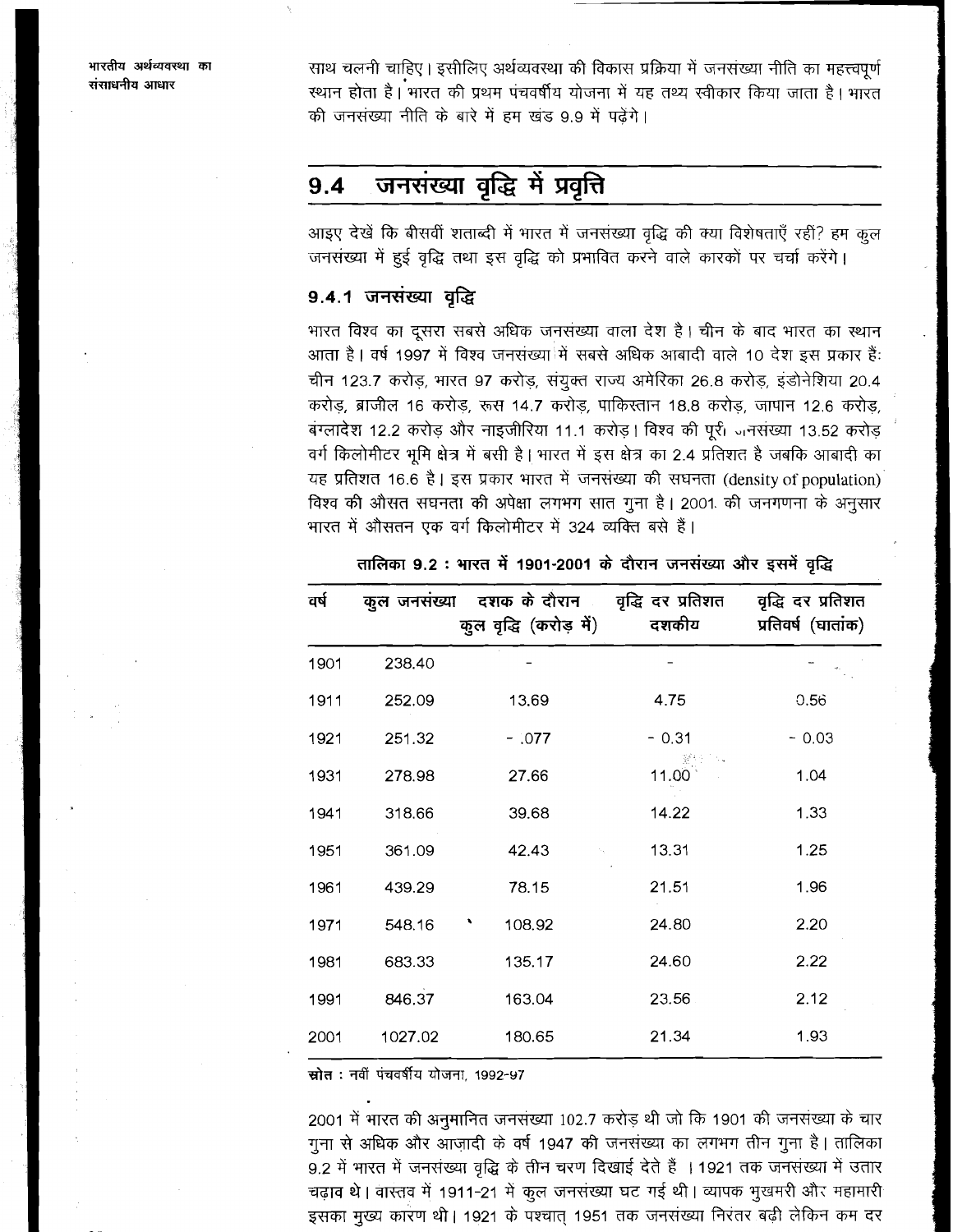से। 1941-51 के दौरान जनसंख्या 13.31% की दर से बढ़ी। लेकिन 1951 के प्रारम्भ से ही जनसंख्या में तेजी से वृद्धि हुई। 1951-61 के दौरान जनसंख्या वृद्धिदर 21.51% थी। 1961-71 में यह बढ़कर 24.8% हो गई। हाँलाकि 1971 के बाद से जनसंख्या वृद्धिदर में मामूली गिरावट है लेकिन अभी भी यह दर बहुत ऊँची है। यदि यह वृद्धि दर बनी रही तो आगे आने वाले 36 वर्षों में भारत की जनसंख्या दुगुनी हो जाएगी।

1991 से 2001 के दौरान जनसंख्या में 18.1 करोड़ की वृद्धि हुई। यह वृद्धि ब्राजील की कूल जनसंख्या, जो विश्व का पाँचवाँ सबसे अधिक आबादी वाला देश है, से भी अधिक है।

जनसंख्या की दशक वृद्धि दर में पर्याप्त भिन्नता है। 1991-2001 के दौरान सबसे अधिक वृद्धि दर बिहार में तथा सबसे कम केरल में -9.42% थी। अधिक वृद्धि दर वाले राज्य बिहार, राजस्थान तथा हरियाणा हैं। केरल, तमिलनाडु तथा आन्ध्र प्रदेश में वृद्धि दर कम रही।

#### जनांकिकीय परिवर्तन के तीन चरण (Three Phases of Demographic  $9.4.2$ Transition)

विकसित देशों के इतिहास से पता चलता है कि किसी अर्थव्यवस्था को जनांकिकीय परिवर्तन की दिशा में तीन चरणों से गुजरना पड़ता है। ये हैं :

ऊँची जन्मदर व ऊँची मृत्युदर  $\left( \begin{matrix} 1 \end{matrix} \right)$ 

- ऊँची जन्मदर व नीची मृत्युदर  $\left( 2\right)$
- नीची जन्मदर व नीची मृत्युदर  $3)$

प्रथम, चरण में, जो कि विकास के नीचे स्तर से जुड़ा है, जन्मदर बहुत अधिक होती है। साथ-साथ मृत्युदर भी बहूत ऊँची होती है। परिणामस्वरूप जनसंख्या वृद्धि दर नीची रहती है। भारत में 1921 तक यही रिथति थी। इसलिए इस अवधि को जनाकिकीय परिवर्तन के प्रथम चरण की संज्ञा दी जाती है।

जैसे-जैसे एक अर्थव्यवस्था विकसित होती है, जीवन स्तर में सूधार आता है। लोगों को बेहतर पोषण, आवास, कार्य करने की दशाएँ व सफाई मिलती है। इससे स्वास्थ्य की गुणवत्ता में सुधार आता है और मृत्युदर गिरती है। लेकिन जन्मदर में इतनी जल्दी परिवर्तन नहीं आता। जन्मदर पारिवारिक आशाओं, जागरूकता, मूल्य, संस्कृति आदि पर निर्भर होती है जिनको बदलने में बहुत समय लगता है। परिणामस्वरूप जनसंख्या वृद्धि की दर ऊँची रहती है। यही जनांकिकीय परिवर्तन का दूसरा चरण है। यही जनसंख्या विस्फोट का चरण है। तालिका 9.2 से पता चलेगा कि भारत इस समय इसी चरण से गुजर रहा है। मृत्युदर में कमी आई है जबकि जन्मदर अभी भी ऊँची है।

तीसरे चरण में जन्मदर और मृत्युदर दोनों नीचे रहते हैं। जनसंख्या धीमी गति से बढ़ती है। विकास के साथ-साथ जीवन स्तंर में सुधार आता है, स्त्री साक्षरता ऊँची होती है, लोगों की गतिशीलता बढ़ती है, बच्चों के लालन–पालन के खर्चे बढ़ते हैं, रित्रयों की श्रम शक्ति में भागीदारी बढ़ती है, विवाह की उम्र बढ़ती है, परिवार नियोजन के तरीके अपनाए जाते हैं, आदि। इन सबसे जन्मदर नीचे आती है। अधिकतर विकसित देश इस चरण में हैं। भारत के कुछ भाग, जैसे कि केरल इस चरण में पहुँचे हुए दिखाई पड़ते हैं।

## 9.4.3 राज्यों के बीच अंतर

भारत एक विशाल देश है। इसके राज्यों में जनसंख्या सघनता, जन्मदर, मृत्युदर, जीवन प्रत्याशा आदि में बहुत अंतर हैं। आइए, इनका विश्लेषण करें। इस विषय में आंकड़े तालिका 9.3 में दिए गए हैं।

तालिका 9.3 में आप देख सकते हैं कि अधिकतर राज्यों में पिछले दशक की अपेक्षा 1981-91 में जनसंख्या वृद्धि कम हुई है। कुछ राज्यों में दशकीय दर बढ़ी भी है। ये हैं-- आंध्र प्रदेश, मध्य प्रदेश, पश्चिम बंगाल, महाराष्ट्र, असम, अरुणाचल प्रदेश, नागालैंड तथा त्रिपुरा। कुछ बड़े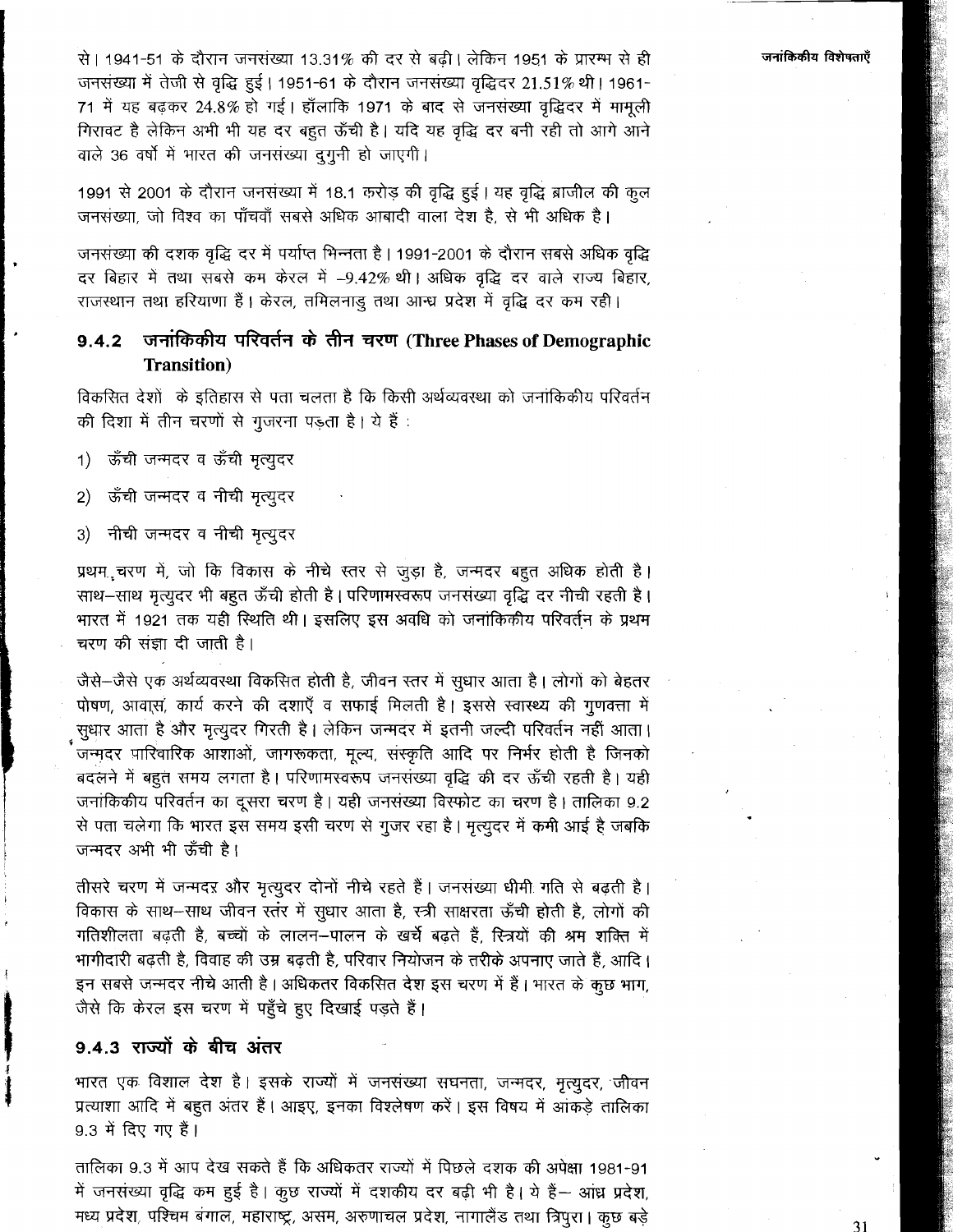|                                                                   |                                  |                               | シン・シー・ピーン                                      |                           |                             |                            | じんじゅん こうつ                              |                                                                                                                                                                                                                                                                                                                                                      |                                                                 |                                                                          |
|-------------------------------------------------------------------|----------------------------------|-------------------------------|------------------------------------------------|---------------------------|-----------------------------|----------------------------|----------------------------------------|------------------------------------------------------------------------------------------------------------------------------------------------------------------------------------------------------------------------------------------------------------------------------------------------------------------------------------------------------|-----------------------------------------------------------------|--------------------------------------------------------------------------|
| <b>POLY</b>                                                       | 1971-81 (%)<br>परिवर्तन<br>दशकीय | दशकीय परिवर्तन<br>1981-91 (%) | $(\widehat{H}$ लिसियन)<br>जनसंख्या<br>1991 में | अशोधित<br>जन्मदर<br>(396) | अशोधित<br>मृत्युदर<br>(396) | (1966)<br>मृत्युदर<br>शिश् | का प्रतिशत<br>शहरी क्षेत्रों<br>(1991) | कुल जनन<br>क्षमता दर<br>(1991)                                                                                                                                                                                                                                                                                                                       | 2.1 के समान प्राप्त<br>क्ह वर्ष जिस तक<br>कुल जनन क्षमता<br>有下方 | जीवन प्रत्याशा<br>$(\overrightarrow{qq}$ $\overrightarrow{q})$<br>(1992) |
| । आध्र प्रदेश                                                     | 23.10                            | 23.82                         | 66.30                                          | $22 - 7$                  | 83                          | 66                         | 26.84                                  | 3.00                                                                                                                                                                                                                                                                                                                                                 | 2002                                                            | 60.6                                                                     |
| 2. अरुणाचल प्रदेश                                                 | 35.15                            | 35.86                         | 0.86                                           | $21 - 9$                  | $\overline{6}$              | $\mathbf{I}$               | $\begin{array}{c} \hline \end{array}$  | $\begin{array}{c} \rule{0.2cm}{0.15cm} \rule{0.2cm}{0.15cm} \rule{0.2cm}{0.15cm} \rule{0.2cm}{0.15cm} \rule{0.2cm}{0.15cm} \rule{0.2cm}{0.15cm} \rule{0.2cm}{0.15cm} \rule{0.2cm}{0.15cm} \rule{0.2cm}{0.15cm} \rule{0.2cm}{0.15cm} \rule{0.2cm}{0.15cm} \rule{0.2cm}{0.15cm} \rule{0.2cm}{0.15cm} \rule{0.2cm}{0.15cm} \rule{0.2cm}{0.15cm} \rule{$ | $\mathbf I$                                                     |                                                                          |
| 3.3 <sub>7</sub>                                                  | 23.36                            | 23.58                         | 22.39                                          | $27 - 7$                  | 9.4                         | 75                         | 11.08                                  | 3.50                                                                                                                                                                                                                                                                                                                                                 | 2015                                                            | 54.9                                                                     |
| 4. बिहार                                                          | 24.06                            | 23.49                         | 86.34                                          | $32 - 1$                  | 10.2                        | 72                         | 13.17                                  | 4.40                                                                                                                                                                                                                                                                                                                                                 | 2039                                                            | 58.5                                                                     |
| 5. गोवा                                                           | 26.74                            | 15.96                         | 1.17                                           | $14 - 1$                  | $4.\overline{8}$            | $\frac{3}{2}$              | $\mathbf I$                            | $\mathbf{I}$                                                                                                                                                                                                                                                                                                                                         | ١                                                               | ł                                                                        |
| $6.$ गुजरात                                                       | 27.67                            | 20.80                         | 41.17                                          | 25.5                      | 7.6                         | 62                         | 34.40                                  | 3.10                                                                                                                                                                                                                                                                                                                                                 | 2014                                                            | 60.1                                                                     |
| 7. हरियाणा                                                        | 28.75                            | 26.28                         | 16.32                                          | 28.8                      | $\overline{8}$              | 68                         | 24.79                                  | 4.00                                                                                                                                                                                                                                                                                                                                                 | 20.25                                                           | 62.9                                                                     |
| 8. हिमाचल प्रदेश                                                  | 23.71                            | 19.39                         | 5.11                                           | 23.0                      | 8.0                         | $\delta$                   | 8.70                                   | ı                                                                                                                                                                                                                                                                                                                                                    |                                                                 | 63.6                                                                     |
| 9. जम्मू और कश्मीर                                                | 29.69                            | 28.92                         | 7.72                                           | I                         |                             | ı                          | 23.83                                  |                                                                                                                                                                                                                                                                                                                                                      |                                                                 | $\pmb{\mathsf{l}}$                                                       |
| $10.$ $\overline{q}$ $\overline{r}$ $\overline{r}$ $\overline{r}$ | 26.75                            | 20.69                         | 44.82                                          | 23.0                      | 7.6                         | 53                         | 30.91                                  | 3.10                                                                                                                                                                                                                                                                                                                                                 | 2006                                                            | 61.9                                                                     |
| $11.$ करत                                                         | 19.24                            | 13.98                         | 29.01                                          | 17.8                      | 6.2                         | $\frac{3}{2}$              | 26.44                                  | 1.80                                                                                                                                                                                                                                                                                                                                                 | 1988                                                            | 72.0                                                                     |
| 12. मध्य प्रदेश                                                   | 25.27                            | 26.75                         | 66.14                                          | 32.4                      | 11.1                        | 67                         | 23.21                                  | 4.60                                                                                                                                                                                                                                                                                                                                                 | 2060+                                                           | 54.0                                                                     |

तालिका ९.३ : जनसंख्या एवं जीवन मरण आंकडों का राज्यानसार वितरण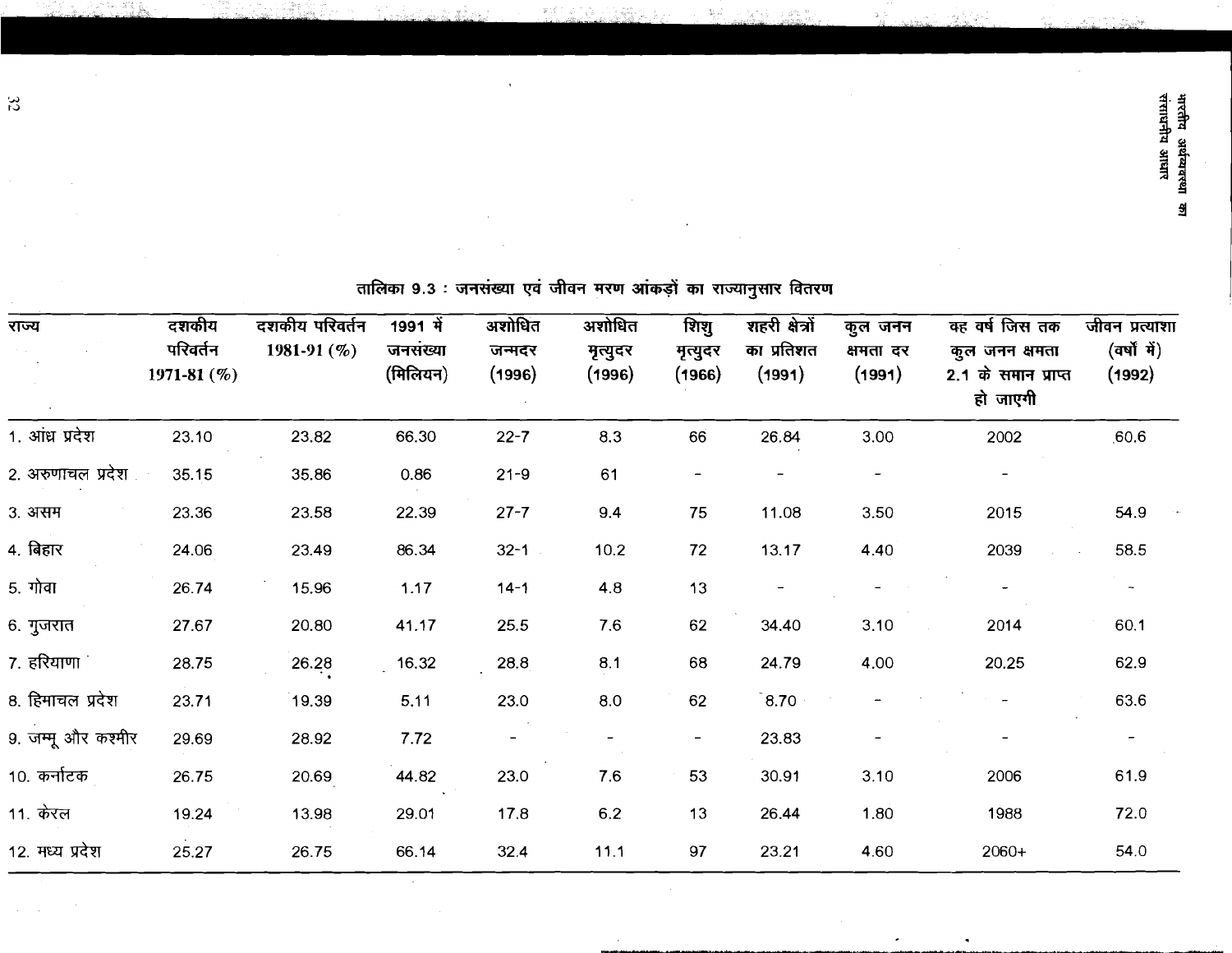| $13.$ HEIVIK         | 24.54 | 25.36 | 78.71  | 23.2           | 7.4               | $\frac{8}{4}$                                                                                                                                                                                                                                                                                                                                                                                                  | 38.73                    | 3.00         | 2008                     | 64.2           |
|----------------------|-------|-------|--------|----------------|-------------------|----------------------------------------------------------------------------------------------------------------------------------------------------------------------------------------------------------------------------------------------------------------------------------------------------------------------------------------------------------------------------------------------------------------|--------------------------|--------------|--------------------------|----------------|
| 14. मणिपुर           | 32.46 | 28.56 | 1.83   | 19.4           | 5.7               | 27                                                                                                                                                                                                                                                                                                                                                                                                             |                          |              | ţ                        | $\mathbf{I}$   |
| 15. मेघालय           | 32.04 | 31.80 | 1.76   | 30.4           | 8.9               | 45                                                                                                                                                                                                                                                                                                                                                                                                             |                          |              |                          | $\mathbf I$    |
| $16.$ मिजोरम         | 48.55 | 38.98 | 0.67   | $\overline{1}$ | $\mathbf{I}$      | $\begin{array}{c} \rule{0pt}{2ex} \rule{0pt}{2ex} \rule{0pt}{2ex} \rule{0pt}{2ex} \rule{0pt}{2ex} \rule{0pt}{2ex} \rule{0pt}{2ex} \rule{0pt}{2ex} \rule{0pt}{2ex} \rule{0pt}{2ex} \rule{0pt}{2ex} \rule{0pt}{2ex} \rule{0pt}{2ex} \rule{0pt}{2ex} \rule{0pt}{2ex} \rule{0pt}{2ex} \rule{0pt}{2ex} \rule{0pt}{2ex} \rule{0pt}{2ex} \rule{0pt}{2ex} \rule{0pt}{2ex} \rule{0pt}{2ex} \rule{0pt}{2ex} \rule{0pt}{$ |                          |              |                          | $\mathbf{f}$   |
| 17. नागालैण्ड        | 50.05 | 56.86 | 1.22   | $\mathbf{I}$   | $\mathbf{I}$      | Ų                                                                                                                                                                                                                                                                                                                                                                                                              | $\mathbf{I}$             | $\mathbf I$  | $\mathbf{I}$             | $\mathfrak{t}$ |
| 18. उड़ीसा           | 20.17 | 19.50 | 31.51  | 26.9           | 10.7              | 95                                                                                                                                                                                                                                                                                                                                                                                                             | 23.43                    | 3.30         | 2010                     | 55.5           |
| $19.$ $\overline{4}$ | 23.89 | 20.26 | 10.19  | 23.5           | 7.5               | 52                                                                                                                                                                                                                                                                                                                                                                                                             | 29.73                    | 3.10         | 2019                     | 664            |
| 20.707217            | 32.97 | 28.07 | 43.88  | 32.3           | $\overline{9}$ .  | 86                                                                                                                                                                                                                                                                                                                                                                                                             | 22.88                    | 4.60         | 2048                     | 58.0           |
| 21. सिक्किम          | 50.77 | 27.57 | 0.40   | <b>20.0</b>    | 6.5               | 47                                                                                                                                                                                                                                                                                                                                                                                                             | $\overline{\phantom{a}}$ | $\mathbf{I}$ | $\mathbf{I}$             | $\mathbf{I}$   |
| 22. तमिलनाडू         | 17.50 | 14.94 | 55.64  | 19.2           | 7.9               | 54                                                                                                                                                                                                                                                                                                                                                                                                             | 34.20                    | 2.20         | 1993                     | 64.2           |
| 23. त्रिपुरा         | 31.92 | 33.69 | 2.74   | 18.3           | 6.5               | 45                                                                                                                                                                                                                                                                                                                                                                                                             | $\overline{\phantom{a}}$ | $\mathbf{I}$ | $\overline{\phantom{a}}$ | $\mathbf{I}$   |
| 24. उत्तर प्रदेश     | 25.49 | 25.16 | 138.76 | 34.0           | 10.2              | 85                                                                                                                                                                                                                                                                                                                                                                                                             | 19.89                    | 5.10         | 21003                    | 55.9           |
| 25. पश्चिम बंगाल     | 23.17 | 24.55 | 67.98  | 22.8           | $\overline{7}$ .8 | 55                                                                                                                                                                                                                                                                                                                                                                                                             | 27.39                    | 3.20         | 2009                     | 61.5           |
| मारत                 | 24.66 | 23.50 | 843.93 | 27.4           | 8.9               | 72                                                                                                                                                                                                                                                                                                                                                                                                             | 25.72                    | 3.60         | 2026                     | 59.4           |
|                      |       |       |        |                |                   |                                                                                                                                                                                                                                                                                                                                                                                                                |                          |              |                          |                |

जनांकिकीय विशेषताएँ

 $\hat{\mathcal{L}}$ 

 $\frac{1}{\sqrt{2}}$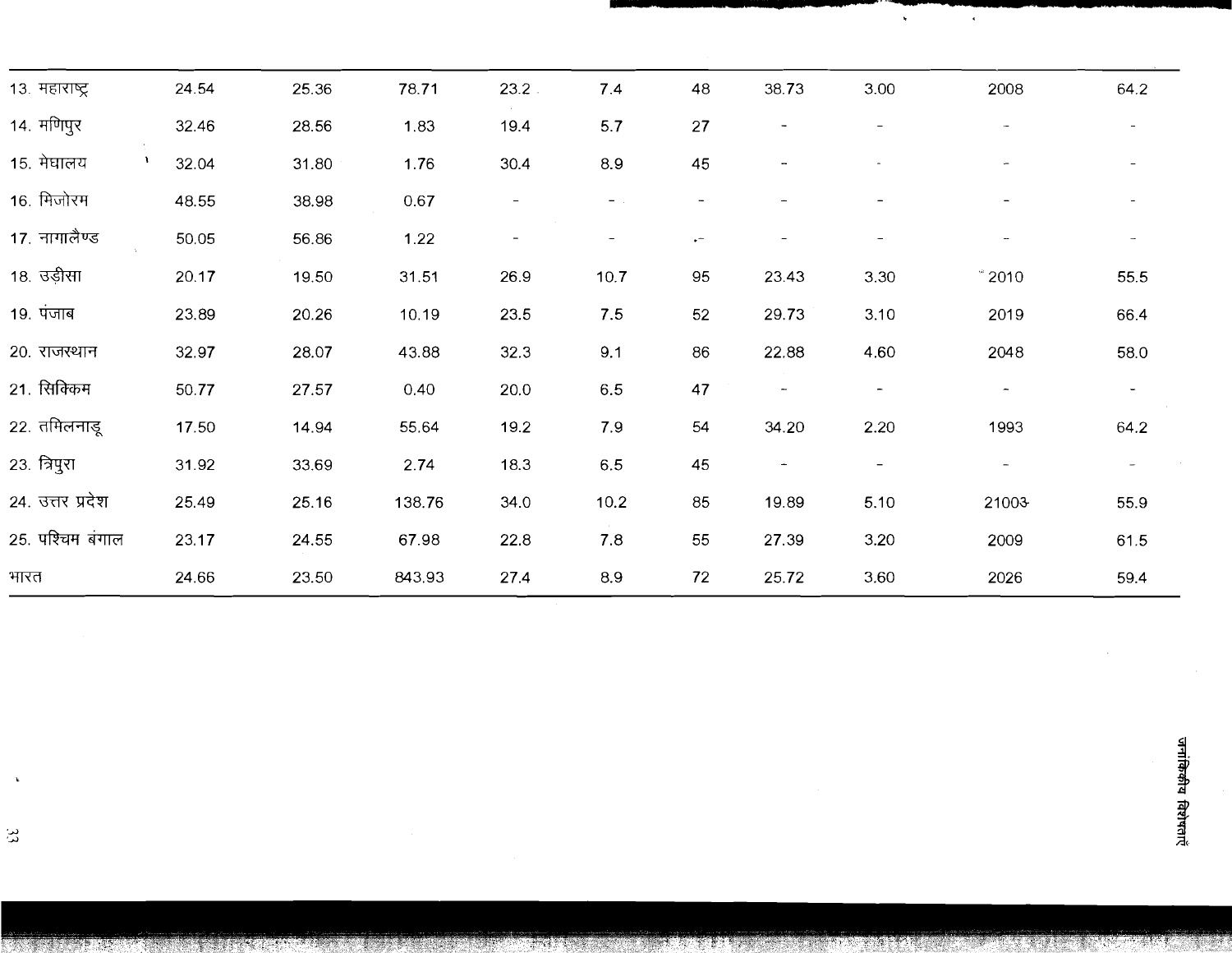राज्यों में जनसंख्या में काफी कमी रही है, उदाहरण के लिए ये राज्य हैं गुजरात कर्नाटक, केरल व राजस्थान।

राज्यों में जन्मदरों में भी काफी अंतर है। मध्य प्रदेश और राजस्थान में जन्मदर 34.90 प्रति हजार पर ऊँची बनी हुई है। केरल में यह घटकर 17.70 और तमिलनाडु में 20.70 हो गई है। शिशू मृत्युदर उड़ीसा में 95, मध्य प्रदेश में 97, राजस्थान में 86 तथा उत्तर प्रदेश में 85 प्रति हजार है। जीवन प्रत्याशा यानि लोगों की औसत आयु इन तीन राज्यों में काफी नीची है। ये तीन राज्य भारत के सबसे गरीब राज्यों में आते हैं।

प्रायः देखा जाता है कि जनसंख्या वृद्धि की ऊँची दरों वाले राज्यों में सामाजिक व आर्थिक क्षेत्र का प्रदर्शन काफी खराब रहता है। ऐसे राज्यों में निरक्षरता, गरीबी और कम विकास एक साथ पाए जाते हैं और एक-न्दूसरे के पोषक होते हैं।

#### ग्रामीण-शहरी वितरण तथा जनसंख्या वृद्धि-दर 9.5

तालिका 9.4 में भारत की जनसंख्या का गाँव और शहरों के बीच वितरण दिखाया गया है। 1901 में कुल आबादी का केवल 11.8 प्रतिशत शहरों में था। 1911 में यह अनुपात घटकर 10.3 हो गया जो कि 1991 तक फिर बढ़ते-बढ़ते 25.7 प्रतिशत पहुँच गया। यदि हम इस वृद्धि की विकासशील देशों से तुलना करें तो यह बहुत साधारण वृद्धि है। लेकिन कुल संख्या में 1901 में कुल शहरी आबादी 2.58 करोड़ थी जो कि 1991 में बढ़कर 21.71 करोड़ हो गई जो कि किसी भी मापदण्ड की दृष्टि से कम वृद्धि नहीं है। एक अनुमान के अनुसार 1997 में शहरी जनसंख्या 25.2 करोड़ थी। चीन और संयुक्त राज्य अमरीका को छोड़कर अन्य किसी भी देश की शहरी आबादी से यह बहुत अधिक है।

| वर्ष | कुल जनसंख्या (मिलियन में) |         |       | प्रतिशत |      |         | वृद्धि दर $%$ |
|------|---------------------------|---------|-------|---------|------|---------|---------------|
|      | कुल                       | ग्रामीण | शहरी  | ग्रामीण | शहरी | ग्रामीण | शहरी          |
| 1901 | 238.4                     | 212.6   | 25.8  | 89.2    | 10.8 |         |               |
| 1911 | 252.1                     | 226.2   | 25.9  | 89.7    | 10.3 | 0.62    | 0.04          |
| 1921 | 251.3                     | 223.2   | 28.1  | 88.8    | 11.2 | 0.13    | 0.82          |
| 1931 | 279.0                     | 245.5   | 33.5  | 88.8    | 12.2 | 0.95    | 1.76          |
| 1941 | 318.7                     | 274.5   | 44.2  | 86.2    | 13.8 | 1.12    | 2.99          |
| 1951 | 361.1                     | 298.6   | 62.4  | 82.7    | 17.3 | 0.84    | 3.45          |
| 1961 | 439.2                     | 360.3   | 78.9  | 82.0    | 18.0 | 1.88    | 2.35          |
| 1971 | 548.2                     | 439.1   | 109.1 | 80.1    | 19.9 | 1.98    | 3.24          |
| 1981 | 683.3                     | 523.8   | 159.5 | 76.7    | 23.3 | 1.78    | 3.87          |
| 1991 | 844.3                     | 627.2   | 217.1 | 74.3    | 25.7 | 1.82    | 3.13          |

तालिका 9.4 : ग्रामीण शहरी जनसंख्या का वितरण

#### शहरीकरण प्रक्रिया (URBANISATION PROCESS)  $9.5$

शहरी जनसंख्या में वृद्धि निम्नलिखित कारणों से हो सकती है :

प्राकृतिक वृद्धि (जन्मदर–मृत्युदर) i)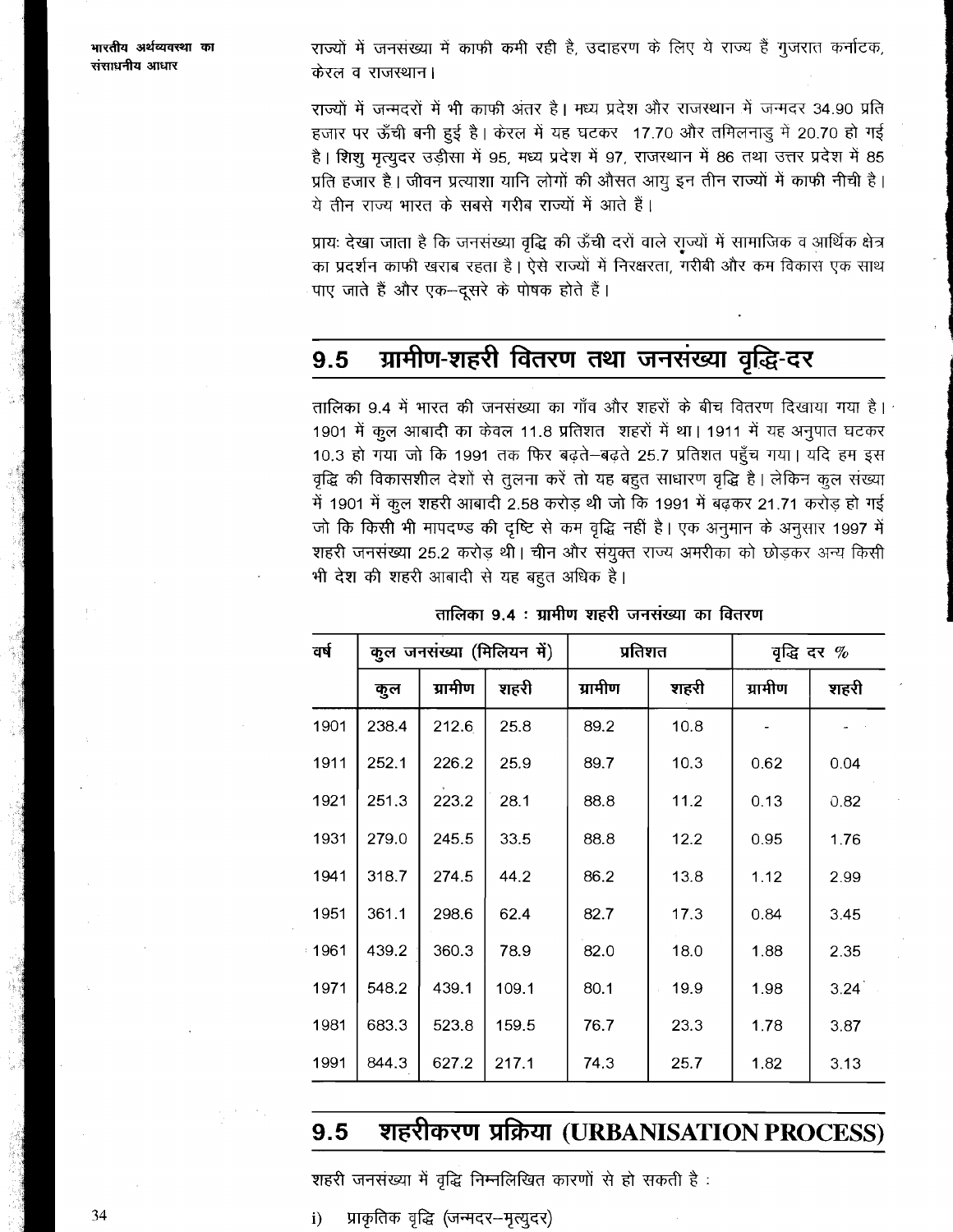ग्रामीण क्षेत्रों से शहरी क्षेत्रों में प्रवास  $\mathbf{ii}$ 

नई शहरी बरितयों की स्थापना (जैसे औद्योगिक बरितयाँ, आदि) iii)

इनमें से प्रथम दो कारण तो वर्तमान शहरों और कस्बों की जनसंख्या बढाते हैं। अन्य दो कारण शहरी क्षेत्र में वृद्धि लाते हैं।

उपरोक्त कारणों से शहरी जनसंख्या के प्रतिशत में वृद्धि आई है। तालिका 9.4 से पता चलता है कि 1911 से शहरी जनसंख्या की वृद्धि दर ग्रामीण जनसंख्या की अपेक्षा ऊँची रही है। दूसरे, शहरी जनसंख्या की वृद्धि दर समय के साथ-साथ बढी है।

ऊँची प्रति व्यक्ति आय, विकसित बुनियादी सुविधाएँ, जागरूकता तथा सर्वमुखी आर्थिक विकास के कारण गाँवों की अपेक्षा शहरीकरण अच्छा समझा जाता है। यदि शहरीकरण से आधुनिकीकरण या सामाजिक परिवर्तन आता है तो शहरी जनसंख्या के ऊँचे अनुपात से जनन क्षमता में अधिक कमी आनी चाहिए।

लेकिन बड़े शहरों में ग्रामीण जनसंख्या का जमाव बहुत अधिक हो रहा है। प्रथम वर्ग (Class I)के शहरों में जनसंख्या तेजी से बढ़ रही है (यह वृद्धि 1981-91 में 47% थी जबकि सभी वर्गों के शहरों में यह 35% थी)। यह एक चिंता का विषय है क्योंकि महानगरों में भूमि की बहुत कमी है। इससे विकास के कार्यों में बाधा आती है। शहरी क्षेत्रों में चिंता का विषय यह है कि आधारभूत सुविधाओं जैसे मकान, सड़क, बिजली, पानी, सार्वजनिक परिवहन आदि की माँग और पूर्ति में अंतर बढता जा रहा है।

तालिका 9.3 से पता चलता है कि विभिन्न राज्यों में शहरीकरण के स्तर में काफी अंतर है। बड़े राज्यों में महाराष्ट्र सबसे अधिक नगरीय (urbanised) राज्य है। इसमें 38.7 प्रतिशत शहरीकरण है। इसके बाद गुजरात (34.4%) तथा तमिलनाडू (34.2%) का स्थान आता है। हिमाचल प्रदेश में शहरीकरण सबसे कम केवल 8.7% है। शहरीकरण के पीछे बहुत से ऐतिहासिक कारणों जैसे उद्योगों की स्थापना, कच्चे मालों की उपलब्धि, परिवहन प्रणाली का विकास आदि का बहुत हाथ होता है।

### बोध प्रश्न 1

- 1) सही उत्तर पर निशान ( $\sqrt{ }$ ) लगाइए।
- विश्व में दूसरा सबसे अधिक आबादी वाला देश है:  $1)$ 
	- चीन  $a)$
	- रूस  $\mathbf{b}$
	- भारत  $\mathbf{C}$
	- जापान d)

भारत की जनसंख्या 1991 और 2001 के बीच इतनी बढ़ी : 2)

- 21.0 करोड a)
- 18.1 करोड़  $\mathbf{b}$
- 11.2 करोड़  $\mathbf{c})$
- 16.1 करोड  $\mathbf{d}$

वर्ष 1901 में भारत की कुल जनसंख्या में शहरी जनसंख्या का प्रतिशत था :  $3)$ 

- a)  $10.8$
- $b)$ 13.8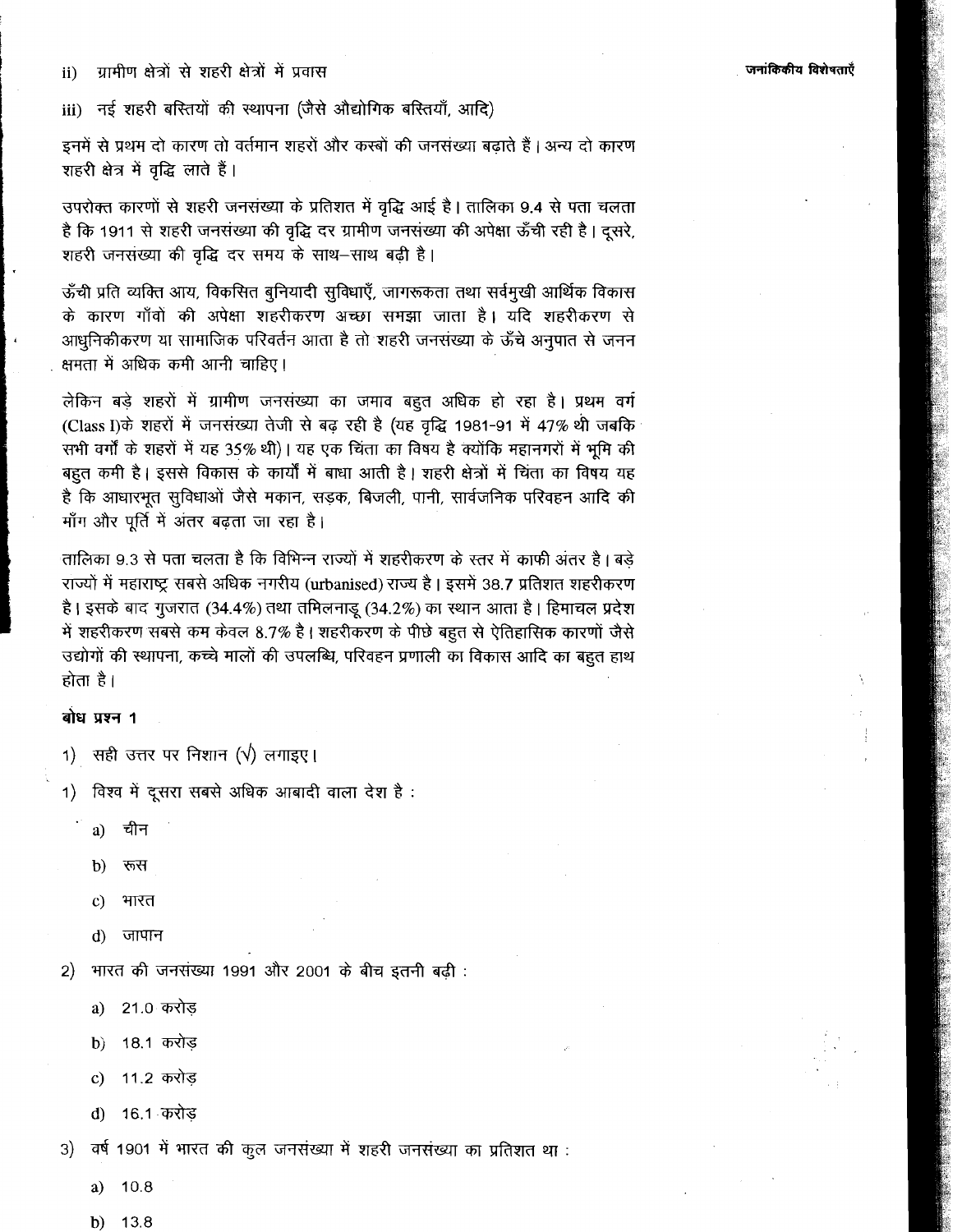- $\mathbf{c}$ 5.0
- $\mathbf{d}$ 18.0
- $e)$  $7.2$

# लिंग व आयु संरचना (SEX AND AGE COMPO-9.6 **SITION**)

हम जनसंख्या की लिंग तथा आयु संरचना के बारे में इसलिए पढ़ते हैं क्योंकि किसी देश की श्रम आपूर्ति के ये दो आधारभूत निर्धारक तत्त्व हैं। ये दोनों तत्त्व वस्तुओं और सेवाओं के माँग के ढाँचे को भी प्रभावित करते हैं। उदाहरणतः, स्कूलों, स्कूल भवनों, अध्यापक आदि की आवश्यकता इस बात पर निर्भर होती है कि स्कूल जाने वाले बच्चों की संख्या कितनी है। यह संख्या लिंग तथा आयु संरचना पर निर्भर करती है।

जनसंख्या की लिंग-आयु संरचना, जनन क्षमता, मृत्युदर तथा प्रवास पर निर्भर करती है।

## 9.6.1 आयु संरचना

आयु संरचना के अनुसार जनसंख्या को युवा व वृद्ध वर्गों में बाँटा जाता है। युवा जनसंख्या (Young Population) वह होती है जिसमें वृद्ध व्यक्तियों की अपेक्षा बच्चों, किशोरों व युवा वयस्कों का अनुपात अधिक रहता है।

## तालिका 9.5 : भारत में जनसंख्या का आयु वितरण (1911-1996)

(प्रतिशत में)

| वर्ष | लिंग        |          | आयु वर्ग (वर्षों में) |       |                          |  |  |
|------|-------------|----------|-----------------------|-------|--------------------------|--|--|
|      |             | $0 - 14$ | $15 - 44$             | 45-59 | 60 तथा इससे<br>अधिक वर्ष |  |  |
| 1911 | M           | 38.8     | 46.5                  | 9.9   | 4.8                      |  |  |
|      | ${\bf F}$   | 38.1     | 46.9                  | 9.4   | 5.6                      |  |  |
| 1921 | M           | 39.4     | 45.5                  | 10.1  | 5,0                      |  |  |
|      | $\mathbf F$ | 39.0     | 46.0                  | 9.5   | 5.5                      |  |  |
| 1931 | $\mathbf M$ | 40.0     | 46.2                  | 9.9   | 3.9                      |  |  |
|      | ${\bf F}$   | 40.1     | 46.4                  | 9.4   | 4.1                      |  |  |
| 1941 | $\mathbf M$ | 38.1     | 46.1                  | 10.9  | 4.9                      |  |  |
|      | ${\bf F}$   | $38.4$ . | 46.1                  | 10.6  | 4.9                      |  |  |
| 1951 | M           | 37.1     | 46.3                  | 11.1  | 5.5                      |  |  |
|      | $\mathbf F$ | 37.9     | 45.7                  | 10.6  | 5.8                      |  |  |
| 1961 | $\mathbf M$ | 40.9     | 43.0                  | 10.6  | 5.5                      |  |  |
|      | $\mathbf F$ | 41.2     | 43.3                  | 9.7   | 5.8                      |  |  |
| 1971 | $\mathbf M$ | 41.9     | 41.5                  | 10.7  | 5.9                      |  |  |
|      | ${\bf F}$   | 41.9     | 42.4                  | 9.7   | 6.0                      |  |  |
|      |             |          |                       |       |                          |  |  |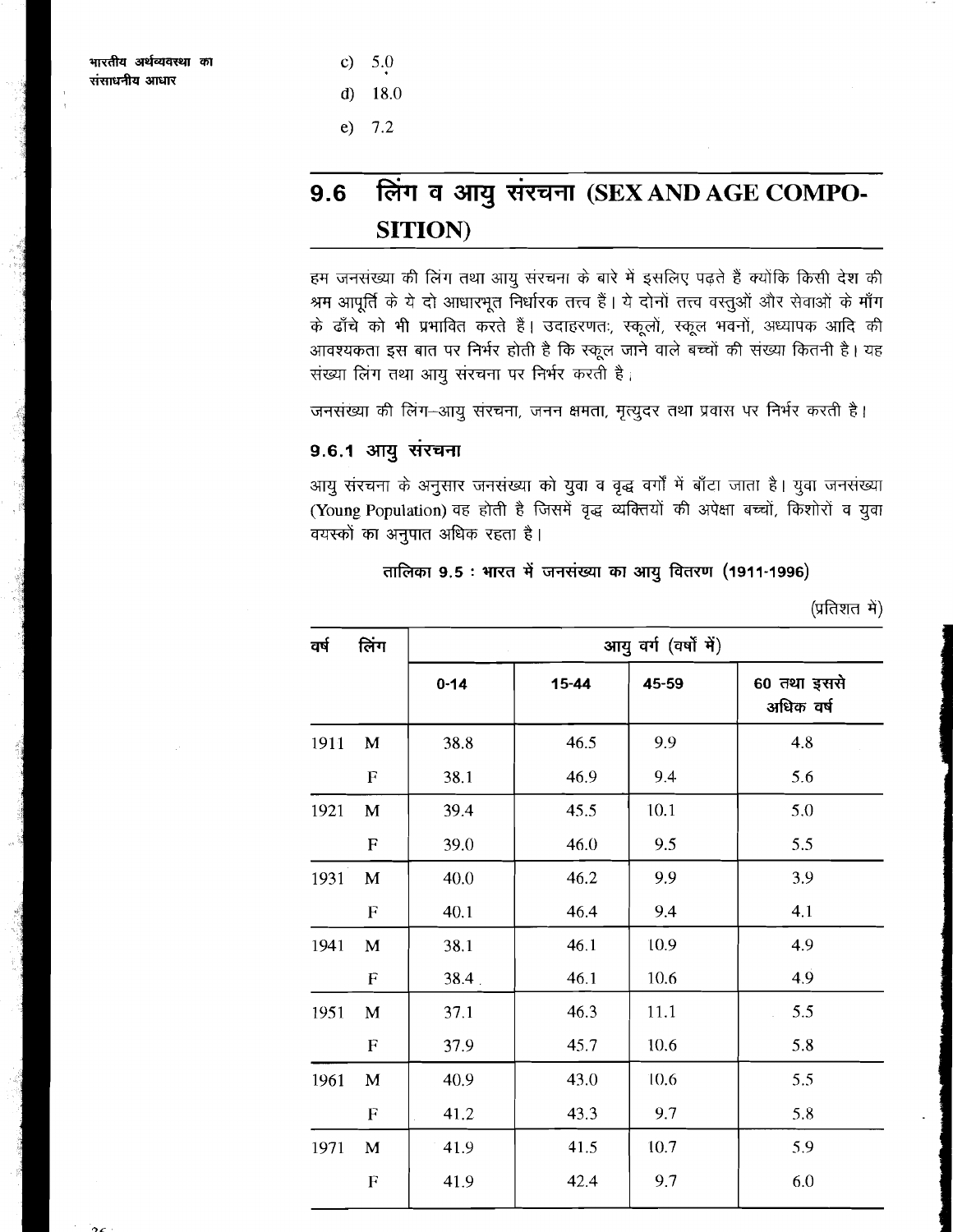Í

| 1981 | M | 39.6 | 43.2 | 11.0 | 6.1 |
|------|---|------|------|------|-----|
|      | F | 39.8 | 43.5 | 10.4 | 6.3 |
| 1996 | M | 37.7 | 44.8 | 10.9 | 6.7 |
|      | F | 37.8 | 46.2 | 10.4 | 6.7 |

<sup>\*</sup>  $M = \Psi$ रुष

 $*F = \overline{v}$ जी

आयु की दृष्टि से भारत की जनसंख्या का ढाँचा युवा कहा जा सकता है जहाँ 15 वर्ष से कम आयु की जनसंख्या का प्रतिशत 38 है। 60 वर्ष या इससे अधिक आयु वाले लोगों का प्रतिशत 6 से 7 तक है।

तालिका 9.5 में 1911-1996 के दौरान आयू के आधार पर भारत की जनसंख्या का नितरण दिया गया है। इसमें 4 आयु वर्ग हैं : 0-14, 15-44, 45-59 तथा 60 वर्ष से ऊपर। इससे पता चलता है कि भारत में बच्चों का अनुपात काफी अधिक है।<br>बच्चों के ऊँचे अनुपात के कारण निर्भरता अनुपात (dependency ratio) प्रतिकूल हो गया है।

उदाहरणतः, 1981 में भारत में बच्चों (15 वर्ष आयु से कम) का कूल कार्यकारी जनसंख्या (15 और 60 वर्ष की आयु के बीच) से अनुपात 73% था जो कि 1996 में 67% हो गया। विकसित देशों में यह प्रतिशत प्रायः 35 से 40 के बीच पाया जाता है। साधारण अर्थ में ऊँची निर्भरता अनुपात से पता चलता है कि श्रमिकों की अपेक्षा उपभोक्ताओं की संख्या कहीं अधिक ज्यादा है। ऊँची निर्भरता दर से बचत व निवेश में कमी आती है और आर्थिक तथा सामाजिक विकास में अवरोध पैदा होता है क्योंकि दुर्लभ संसाधनों का बड़ा भाग उपभोग में ही चला जाता है। साथ ही काम करने वाली आयू में लोगों की निरन्तर बढ़ती हुई संख्या से बेरोजगारों की संख्या बढती जाती है।

## **9.6.2** Pdrl *3FplTI* **(Sex Ratio)**

लिंग अनुपात से अभिप्राय प्रति हजार पुरुषों के पीछे रित्रयों की संख्या से है। प्रायः यह देखा जाता है कि यूवा आयू में पुरुष शिशू स्त्री शिशूओं की अपेक्षा अधिक पैदा होते हैं (प्रति 100 रित्रयों के पीछे 103 से 107 पुरुष)। लेकिन स्त्री शिशुओं की उत्तरजीविता दर (Survival rate) अधिक होती है। इसके कारण 20-25 की आयु के बाद से रित्रयों की संख्या पुरुषों की अपेक्षा अधिक होने लगती है। इसकी तुलना में, जैसा कि तालिका, 9.6 से पता चलता है, भारत का लिंग अनुपात रित्रियों के पक्ष में नहीं है। समय के साथ-साथ रित्रयों की संख्या घट रही है।

| लिंग अनुपात |
|-------------|
| 972         |
| 964         |
| 955         |
| 950         |
| 945         |
| 946         |
| 941         |
| 930         |
| 934         |
| 929         |
|             |

तालिका 9.6 : भारत में लिंग अनुपात (1901-1991)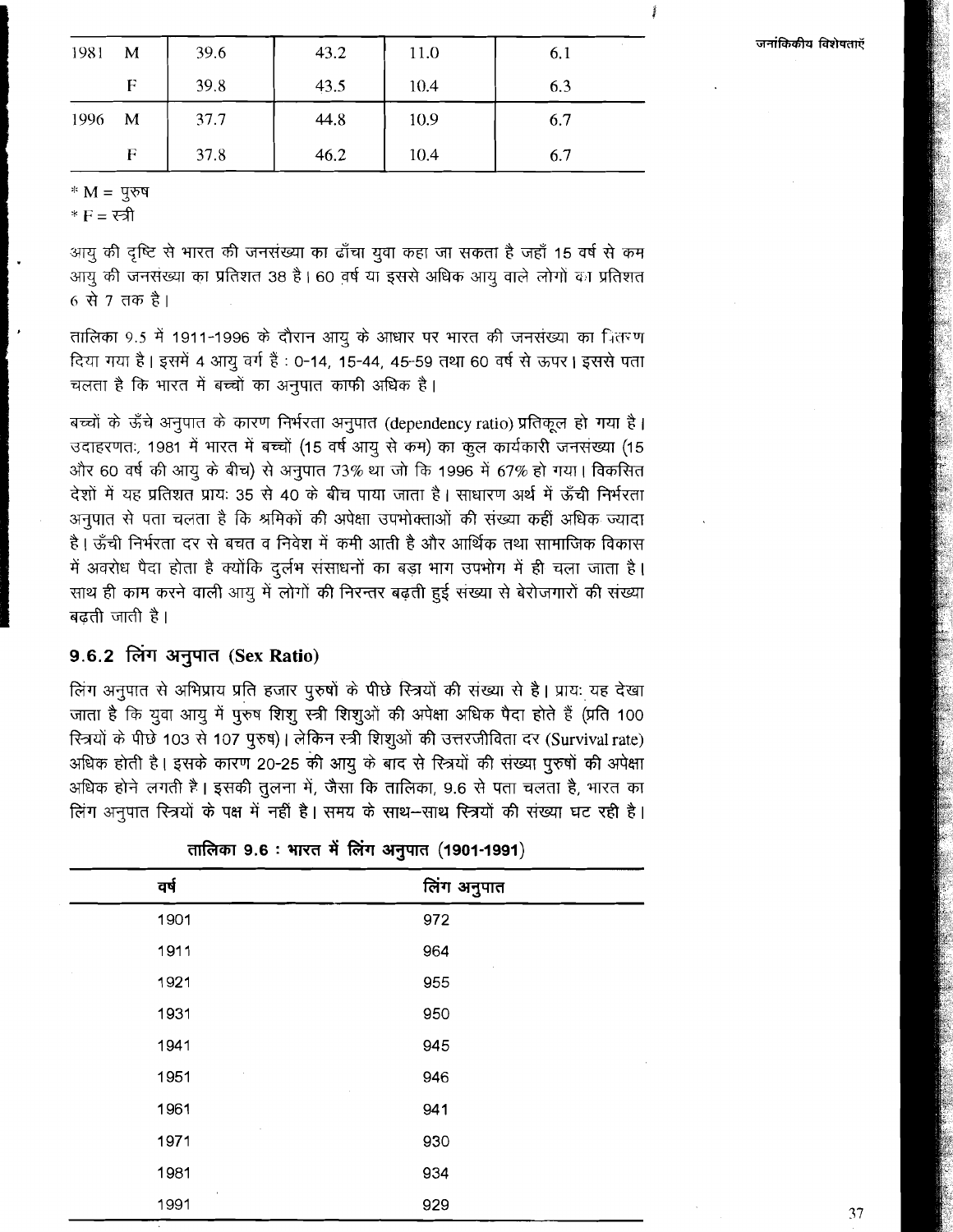भारत में लिंग अनुपात की यह तस्वीर विकसित और अधिकतर विकासशील देशों से अलग है। यह शायद स्त्री शिशुओं व युवा लड़कियों की अनदेखी (चिकित्सा और पोषण के मामले) के कारण है। ग्रामीण और शहरी क्षेत्रों में चिकित्सा सुविधाओं में और जीवन स्तर में सुधार होने के बावजूद यह अनदेखी जारी है। हाल ही में इस बात के प्रयास किए जा रहे हैं कि स्त्रियों को समान सामाजिक-आर्थिक दर्जा मिले। स्त्री सशक्तीकरण (Empowerment of women) नवीं पंचवर्षीय योजना का एक प्रमुख उद्देश्य है। यह शक्ति नौकरियों और विधायिकाओं में सरक्षण व अन्य सुविधाएँ दिलाकर प्राप्त करना है।

## बोध प्रश्न 2

1) ऊँची निर्भरता अनुपात के प्रतिकूल प्रभावों को बताइए।

|    |     | <b>POPULATION GROWTH)</b>                                                    |
|----|-----|------------------------------------------------------------------------------|
|    | 9.7 | जनसंख्या वृद्धि की गत्यात्मकता (DYNAMICS OF                                  |
|    |     |                                                                              |
|    |     |                                                                              |
|    |     |                                                                              |
|    |     |                                                                              |
|    | ii) | जनसंख्या को 'वृद्ध' कब कहते हैं?                                             |
| 3) | i)  | जनसंख्या को 'युवा' कब कहते हैं?                                              |
|    |     |                                                                              |
|    |     |                                                                              |
|    |     |                                                                              |
|    |     |                                                                              |
|    |     |                                                                              |
|    | ii) | 15 वर्ष आयु से कम के बच्चों के ऊँचे अनुपात के लिए कौन से कारण जिम्मेदार हैं? |
| 2) | i)  | अनुपात प्रायः रित्रयों के पक्ष में क्यों होता है?                            |
|    |     |                                                                              |
|    |     |                                                                              |
|    |     |                                                                              |
|    |     |                                                                              |

इस भाग में हम जनसंख्या के आकार और संरचना को प्रभावित करने वाले कारकों जैसे, जनन, क्षमता, मृत्युदर तथा प्रवास के बारे में चर्चा करेंगे।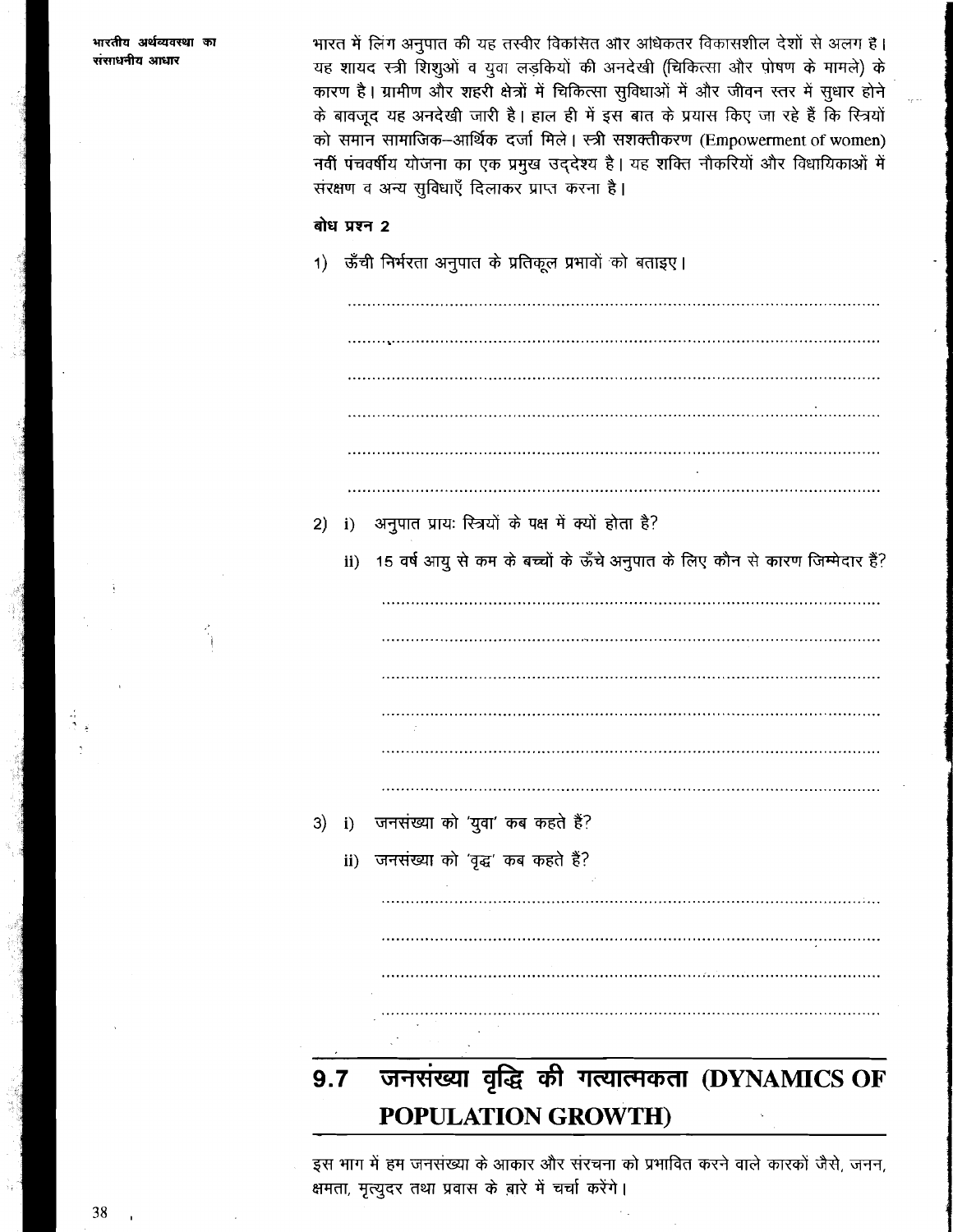# 9.7.1 जनन क्षमता (Fertility) के माप

यहाँ जनन क्षमता से अभिप्राय स्त्री द्वारा गर्भधारण करने के दौरान शिशुओं को जन्म देने से है। जनन क्षमता मापने की बहुत सी अवधारणाएँ हैं। इनमें से कूछ महत्त्वपूर्ण माप इस प्रकार हैं :

#### अशोधित जन्मदर (Crude Birth Rate)

परम्परागत जनन क्षमता अशोधित जन्मदर के रूप में मापी जाती है।

एक भौगोलिक क्षेत्र में एक कलेण्डर वर्ष में जीवित शिशुओं की संख्या  $\times 1000$ 

अशोधित जन्मदर =

उस क्षेत्र की मध्य वर्ष जनसंख्या

यह माप केवल जीवित शिशुओं (live births) पर आधारित है। जीवित शिशुओं से ही एक क्षेत्र की जनसंख्या बढ़ती है। जनसंख्या में एक अनुपात मृत शिशुओं (still births) का भी रहता है। अशोधित जन्मदर में इसे नहीं गिना जाता।

इस माप में वर्ष के मध्यबिन्दु की ही जनसंख्या को आधार बनाया जाता है क्योंकि जन्म, मृत्यु और प्रवास के कारण जनसंख्या में निरंतर परिवर्तन आते रहते हैं। यदि हम केवल वर्ष के प्रारम्भ की जनसंख्या लें तो अशोधित जन्मदर का माप ऊँचा आएगा। यदि वर्ष के अन्त की जनसंख्या लें तो यह माप नीचा आएगा। इसीलिए हम मध्य वर्ष की जनसंख्या लेते हैं जो कि एक प्रकार का औसत है।

परम्परा के अनुसार अनुपात को 1000 से भाग दिया जाता है क्योंकि प्रति हजार लोगों के पीछे जन्मदर 60 से अधिक प्रायः 10 से कम नहीं होती। प्रति एक हजार लोगों के पीछे दर मालूम करने से हम माप को पूर्णांक में व्यक्त कर सकते हैं। यदि हम 1000 के स्थान पर 100 से गुणा करें तो 1/10 रह जाएंगी और हमें दशमलव बिन्दू प्रयोग में लाने की आवश्यकता पड़ेगी।

उपरोक्त माप जनन क्षमता का एक मोटा सा माप है। लेकिन यह पूरी तरह से उपयुक्त नहीं है क्योंकि जनसंख्या में दोनों लिंगों के सभी व्यक्ति शामिल किए जाते हैं। व्यवहार में तो स्त्रियाँ गर्भधारण आयू (15 से 45 वर्ष) में ही बच्चे पैदा कर सकती हैं। प्रजनन आयु (reproductive age) में आयु वर्ग के अनुसार जनन क्षमता अलग-अलग होती है। अतः जनन क्षमता का एक . अधिक उपयुक्त माप आयु विशिष्ट जनन क्षमता दर है।

#### आयु विशिष्ट जनन क्षमता दर (Age Specific fertility rate)

आयु के अुनसार जनन क्षमता दर का माप आयु विशिष्ट जनन क्षमता दर माप कहलाता है। विशेष आयु वर्ग का यह माप है। मान लीजिए कि हम उड़ीसा राज्य में वर्ष 1997 में आयु वर्ग 19-24 के लिए यह माप ज्ञात करना चाहते हैं। इस हेतु हम वर्ष 1997 की उड़ीसा की जनसंख्या को विभिन्न आयु वर्गों, जैसे 15-19, 20:24 आदि में बाँटते हैं। दूसरे, 19-24 आयु वर्ग में से रित्रयों की संख्या ज्ञात करते हैं। तीसरे, इस वर्ग में वर्ष 1997 में जीवित शिशुओं की संख्या ज्ञात करते हैं। अंत में हम, जन्मों की कुल संख्या को 19-24 वर्ग में कुल स्त्रियों की संख्या से भाग करते हैं और उसे 1000 से गुणा करते हैं। इस प्रकार हम किसी भी वर्ष विशेष का राज्य का आयु वर्ग का यह माप ज्ञात कर सकते हैं। इस माप से हमें प्रत्येक आयु वर्ग का जनसंख्या वृद्धि में योगदान ज्ञात होता है।

#### कुल जन्म क्षमता दर

जनसंख्या वृद्धि का यह एक अधिक व्यावहारिक माप है। प्रजनन आयु के विभिन्न आयु वर्गों में आयु विशिष्ट जनन क्षमता दर को मिलाकर यह माप ज्ञात किया जाता है।

जनसंख्या के स्तर में रिथरता (आकार में न वृद्धि और न कमी लाना) जनसंख्या नीति का एक प्रमुख उद्देश्य रहता है। यह रिथरता उस समय प्राप्त की जा सकती है जबकि शुद्ध प्रजनन दर (Net Reproduction) का माप 1 हो। हाल में इस लक्ष्य में परिवर्तन लाया गया है। अब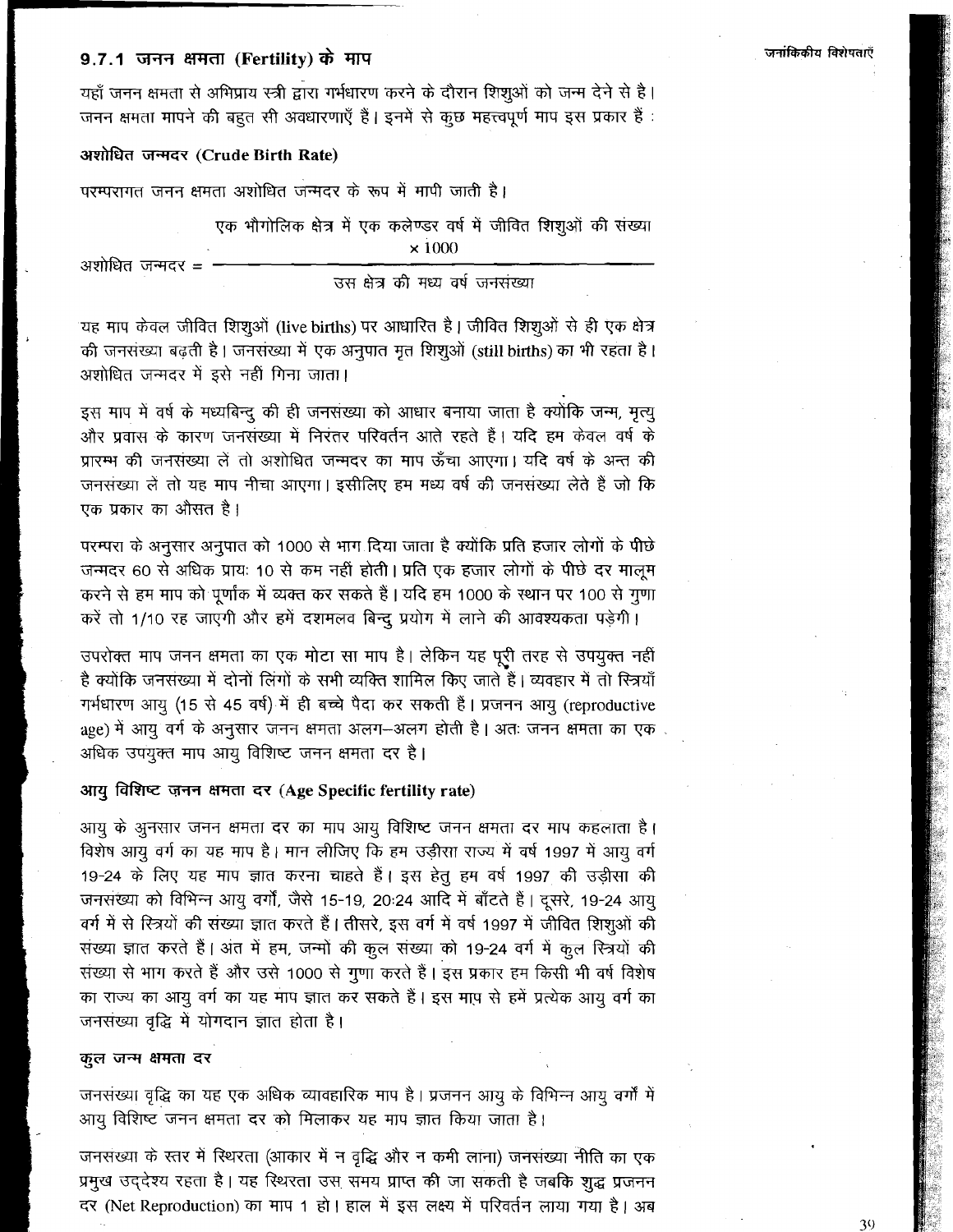राज्य स्तर पर कूल जन्म क्षमता दर 2.1 प्राप्त करने का लक्ष्य रखा गया है। कुल जन्म क्षमता दर से विभिन्न राज्यों में इस बात का अनुमान लगाना सम्भव हो जाता है कि कुल जन्म क्षमता दर 2.1 कब प्राप्त होगी। वास्तव में केरल तथा तमिलनाडु ने यह दर पहले ही प्राप्त कर ली है जबकि उत्तर प्रदेश और मध्य प्रदेश अभी इससे बहुत दूर हैं।

#### भारत में जनन क्षमता प्रवृत्ति

तालिका 9.7 में इससे संबंधित आँकड़े दिए जाते हैं। इससे पता चलता है कि भारत में जन्मदर गिर रही है।

#### तालिका 9.7 : भारत में औसत दशकीय जन्म व मृत्युदरें

 $(1901 - 1991)$ 

| दशक     | जन्मदर | मृत्युदर |
|---------|--------|----------|
| 1901-11 | 49.2   | 42.6     |
| 1911-21 | 48.1   | 48.6     |
| 1921-31 | 46.2   | 36.3     |
| 1931-41 | 45.2   | 31.2     |
| 1941-51 | 39.9   | 27.4     |
| 1951-61 | 41.7   | 22.8     |
| 1961-71 | 41.1   | 19.2     |
| 1971-81 | 37.2   | 15.2     |
| 1981-91 | 32.5   | 11.4     |

पहले दी गई तालिका 9.3 में जन्मदरों में राज्य अनुसार विभिन्नता देखी जा सकती है। यह उत्तर प्रदेश, बिहार, राजस्थान और मध्य प्रदेश में ऊँची है। इसकी तुलना में आंध्र प्रदेश, केरल, तमिलनाडु और पश्चिम बंगाल में ये दरें कम हैं।

## 9.7.2 ऊँची जन्मदर के कारण

भारत में ऊँची जन्मदर के प्रमुख कारण ये हैं :

- भारत में शिशु मृत्युदर बहुत ऊँची है। परिणामस्वरूप, बच्चों की जीवित शेष दर (Survival Rate) काफी कम है। इसीलिए इस आशा में कि इनमें से कुछ तो जीवित रहेंगे, माता-पिता अधिक बच्चे पैदा करते हैं।
- परम्परागत भारत में पुरुष शिशु को प्राथमिकता दी जाती है ताकि बुढ़ापे में वह सुरक्षा प्रदान कर सके। अतः एक या दो लड़कियाँ उत्पन्न करने के पश्चात् भी वे लड़के के उत्पन्न होने का इन्तजार करते हैं।
- बच्चे माता-पिता को आर्थिक लाभ पहुँचाते हैं। कुछ का विचार थोड़ा अलग है। उनके अनुसार बच्चे माँ बाप को भावात्मक लाभ पहुँचाते हैं। ऐसा पाया जाता है कि व्यवसायी व कृषक परिवारों के बच्चे घरेलू कार्यों, खेतों या व्यवसाय में छोटी उम्र में ही अपने माँ बाप की सहायता करते हैं और अतिरिक्त आय पैदा करते हैं।
- जन्म नियंत्रण अस्पताली सुविधाओं के बारे में माँ–बाप में जागरूकता की कमी है। कुछ तो इसे निषिद्ध मानते हैं।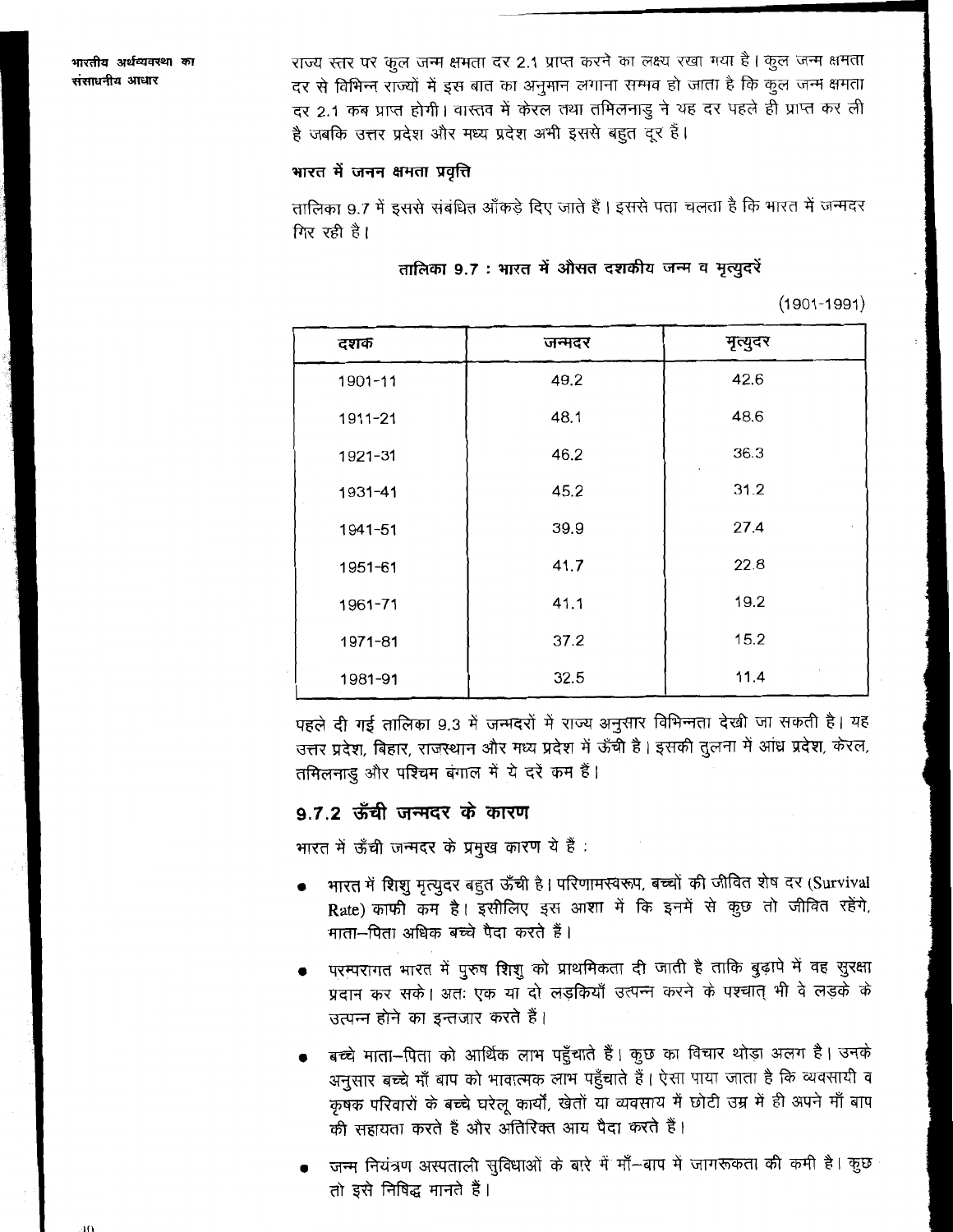भारत में विवाह कम उम्र में होता है जिससे प्रजनन अवधि लम्बी होती है।

हमने भाग 9.3 में स्त्री साक्षरता के जन्मदर घटाने के सकारात्मक प्रभाव के बारे में पढ़ा। औपचारिक क्षेत्र (formal sector) में काम करने वाली महिलाओं को बच्चों की संख्या और समय के बारे में योजना बनानी पड़ती है। अपने बच्चों का अच्छा लालन–पोषण करने, अच्छी शिक्षा दिलाने व अन्य सुविधाओं का भी बच्चों की संख्या पर प्रभाव पड़ता है।

## 9.7.3 मृत्युदर के माप

सबको किसी न किसी आयु में मरना पड़ता है। मृत्यु का अर्थ है जीवित जन्म होने के बाद मनुष्य के शरीर में जीवन के सभी लक्षणों का समाप्त हो जाना। मौत की प्रक्रिया एक क्षेत्र की जनसंख्या में एक प्रकार का संतुलन सा रखती है। मृत्युदर के कई माप हैं। इनमें से कुछ इस प्रकार हैं।

#### अशोधित मृत्युदर (Crude Death Rate)

यह सबसे आम माप है। इसकी परिभाषा यह है :

एक भौगोलिक क्षेत्र में एक कलेण्डर वर्ष में मृतकों की कुल संख्या  $\times 1000$ 

अशोधित मृत्यूदर = -

उस क्षेत्र की मध्य वर्ष जनसंख्या

मध्य वर्ष जनसंख्या लेने और 1000 से गुणा करने के पीछे कारण वहीं है जो अशोधित जन्म दर में थे।

अशोधित जन्मदर और अशोधित मृत्युदर का अंतर जनसंख्या में वृद्धि की प्राकृतिक दर (natural rate of increase of population) कही जाती है। इससे पता चलता है कि एक क्षेत्र की जनसंख्या में प्राकृतिक रूप में कितनी वृद्धि हो रही है।

#### शिशु मृत्युदर (Infant Mortality)

प्रायः बच्चों को जीवन के प्रथम वर्ष में मृत्यु का काफी जोखिम रहता है। यदि उपयुक्त चिकित्सा सुविधाएँ न हो तो यह जोखिम और भी बढ़ जाती है। अतः आयु के प्रथम वर्ष में ही बच्चों की मृत्युदर समाज में उपलब्ध स्वास्थ्य सुविधाओं का एक सूचक बन जाती है। शिशु मृत्युदर एक ऐसा माप है जिसकी परिभाषा इस प्रकार है :

जीवन के प्रथम वर्ष में मृत्यू को प्राप्त बच्चों की कुल संख्या x 1000 शिशु मृत्युदर = -जीवित शिशुओं की संख्या

इस दर से हमें यह पता चलता है कि यदि एक दिन में 1000 बच्चे पैदा होते हैं तो इनमें कितनी संख्या अपने पहले जन्मदिन से पहले ही मर जाएगी। सरकार इस दर को घटाने का निरंतर प्रयास कर रही है। तालिका 9.3 से पता चलता है कि उड़ीसा, मध्य प्रदेश और राजस्थान में यह दर बहुत ऊँची हैं। लेकिन केरल और गोवा इसे 13 के स्तर तक नीचे लाने में सफल हुए हैं।

#### जीवन प्रत्याषा (Expectation of Life)

विभिन्न देशों में मृत्युदर का स्वरूप समझने के लिए जनसंख्याशास्त्री जन्म के समय जीवन प्रत्याशा (Expectation of Life at birth) का अनुमान लगाते हैं। इससे लोगों के औसत जीवन काल का पता चलता है। इसे वर्षों में मापते हैं। इसका अनुमान राज्यों में पुरुष और रित्रयों के लिए अलग-अलग लगाया जाता है। तालिका 9.3 से पता चलता है कि जिन राज्यों में मृत्युदर ऊँची है वहाँ जीवन प्रत्याशा नीची है।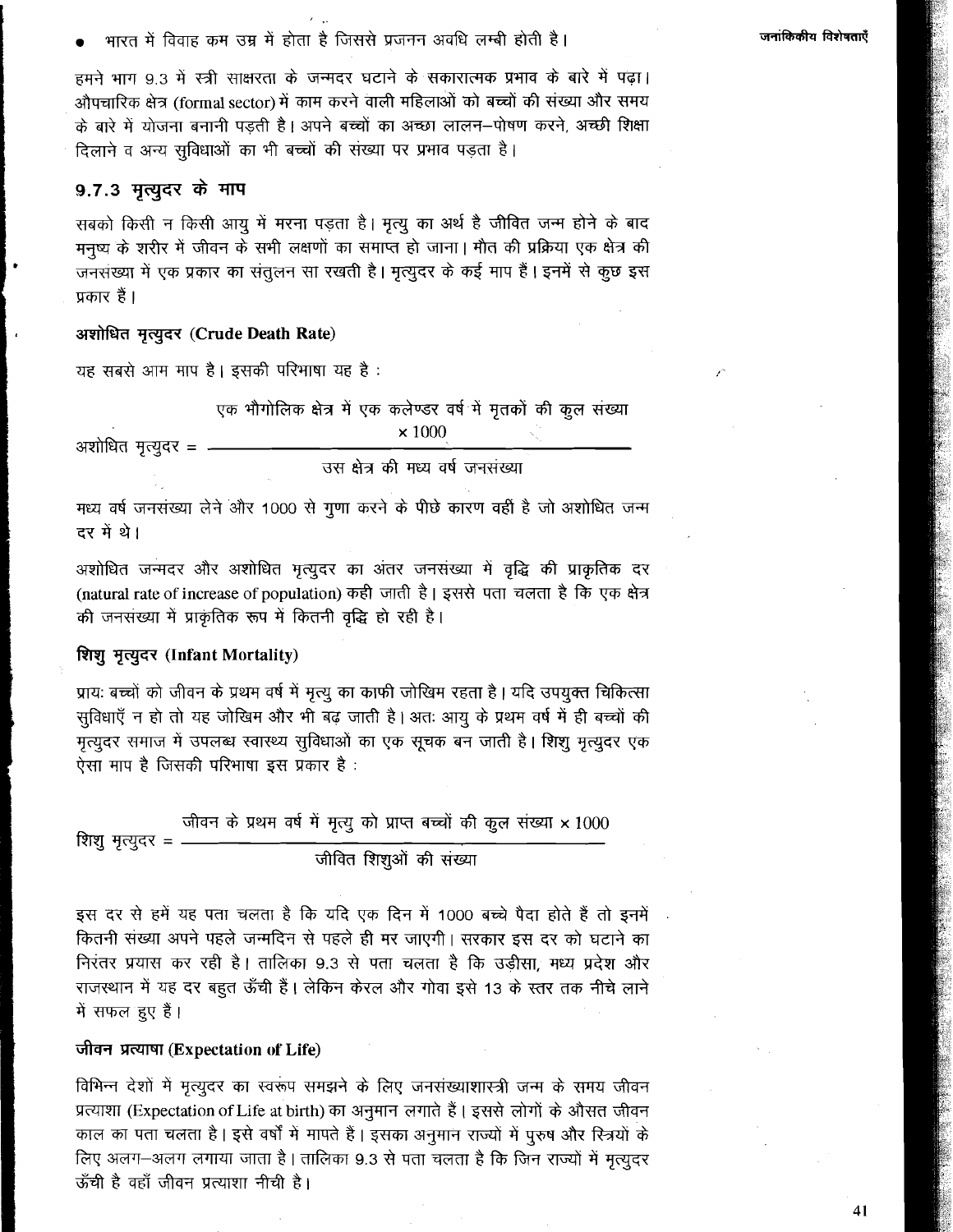ग़रतीय अर्थव्यवस्था का नसाधनीय आधार

## भारत में मृत्युदर प्रवृत्ति (Mortality trends in India)

तालिका 9.7 में 1901 से 1991 के अवधिकाल में अशोधित मृत्युदर दी हुई है। आप देख सकते हैं कि 1921 तक मृत्युदर बहुत ऊँची थी। ऐसा बड़े स्तर पर अकालों और महामारियों के कारण हुआ। चिकित्सा सुविधाएँ अच्छी नहीं थीं। 1921 के बाद से निरंतर प्रणाली में सुधार से और चेचक, हैजा व प्लेग जैसी महामारियों को और मलेरिया को नियंत्रण में लाने से शिशू मृत्युदर घटी। पिछले 50 वर्षों में अशोधित मृत्युदर में निरंतर गिरने की प्रवृत्ति स्पष्ट नजर आती है।

यह तो हम कह ही चुके हैं कि विभिन्न राज्यों में मृत्युदर अलग-अलग रही है। तालिका 9.3 से पता चलता है कि केरल की तुलना में बिहार, मध्य प्रदेश, उड़ीसा, उत्तर प्रदेश राज्यों में यह दर राष्ट्रीय औसत से ऊँची रही है।

## 9.7.4 प्रवसन (Migration)

प्रवसन एक देश से दूसरे देश में (अंतर्राष्ट्रीय प्रवसन) या किसी देश के एक राज्य से दूसरे राज्य में (आंतरिक प्रवसन) हो सकता है। निवास परिवर्तन से परिवर्तन के बारे में एता चलता है। प्रवसन से लिंग संरचना, आयु संरचना तथा व्यावसायिक ढाँचे भी प्रभावित होते हैं। जन्म .<br>और मृत्युदर की तरह प्रवसन एक निरंतर प्रक्रिया है। अतः निवास स्थान में स्थायी और अर्धस्थायी परिवर्तनों के बारे में आंकड़ों का जमा कराना आवश्यक है।

प्रवसन के बारे में कोई निरंतर रिकार्ड रखने की प्रणाली नहीं है। जनगणना में जन्म स्थान और अंतिम निवास स्थान के बारे में प्रश्न पूछकर इसका अनुमान लगाया जाता है। इस परिभाषा में शादी के कारण स्त्रियों का प्रवसन भी आ जाता है। रोजगार, आय, तेजी से बढ़ती जनसंख्या प्रवसन के कूछ कारण हैं। प्रवासी उन क्षेत्रों से बाहर आते हैं, जहाँ रोजगार के अवसर कम हैं, आय कम है, या फिर जनसंख्या वृद्धि की दर बहूत ऊँची हैं। इसके साथ–साथ वे उन क्षेत्रों को भी आकर्षित होते हैं जहाँ नया औद्योगिक विकास हो रहा है और प्रति व्यक्ति आय ऊँची है।

जनगणना के आंकड़ों से पता चलता है कि अंतर्राष्ट्रीय और राष्ट्रीय दोनों ही प्रवसन भारत में नगण्य रहे हैं। आय के निम्नस्तर, रोजगार के अवसरों की निम्न उपलब्धता की दृष्टि से विभिन्न राज्यों में आर्थिक संवृद्धि और रोजगार के अवसरों में असमानताओं के रहते भविष्य में भी ऐसा होगा, यह आवश्यक नहीं है। आपने अखबारों में खेतिहर मजदूरों का गरीब राज्यों से अमीर राज्यों की ओर प्रवसन के बारे में तो पढ़ा होगा। अल्पकाल में तो यह प्रवासियों की समस्या सुलझाने में सहायक रहता है। लेकिन दीर्घकाल में इन प्रवासियों को आवास, शिक्षा और खास्थ्य सेवाएँ प्राप्त करने एवं प्रदान करने में कठिनाइयाँ आती हैं।

### ऊँची जनसंख्या वृद्धिदर के प्रतिकूल प्रभाव  $9.8$

जनसंख्या बृद्धि की ऊँची दर का आर्थिक विकास पर प्रतिकूल प्रभाव पड़ता है:

- भारत में आयोजन के प्रथम 40 वर्षों (1950-90) में सकल घरेलू उत्पाद में वृद्धिदर लगभग 4% प्रतिवर्ष थी। लेकिन जनसंख्या वृद्धि की दर 2% थी। फलस्वरूप प्रति व्यक्ति सकल घरेलू उत्पाद केवल 2% की दर से बढ़ा। यदि जनसंख्या वृद्धि की दर कम होती तो प्रति व्यक्ति आय और अधिक बढ़ती।
- भारत में खाद्य उत्पादन 1950-51 में 508 लाख टन से बढ़कर 1996-97 में चार गुना यानि 1990 लाख टन हो गया। लेकिन अनाज की प्रति व्यक्ति उपलब्धता केवल 46% बढी। 1950-51 में यह 140 किलोग्राम थी जो कि 1996-97 में 205 किलोग्राम हो गई।
- इस समय स्वास्थ्य, शिक्षा, बिजली, पानी व आवास जैसी बुनियादी सुविधाओं पर बहुत दबाव है। सरकार को इन पर भारी निवेश करना पड़ता है। यदि जनसंख्या वृद्धि की दर कम होती तो यह व्यय और अधिक उत्पादक कार्यों में किया जा सकता था।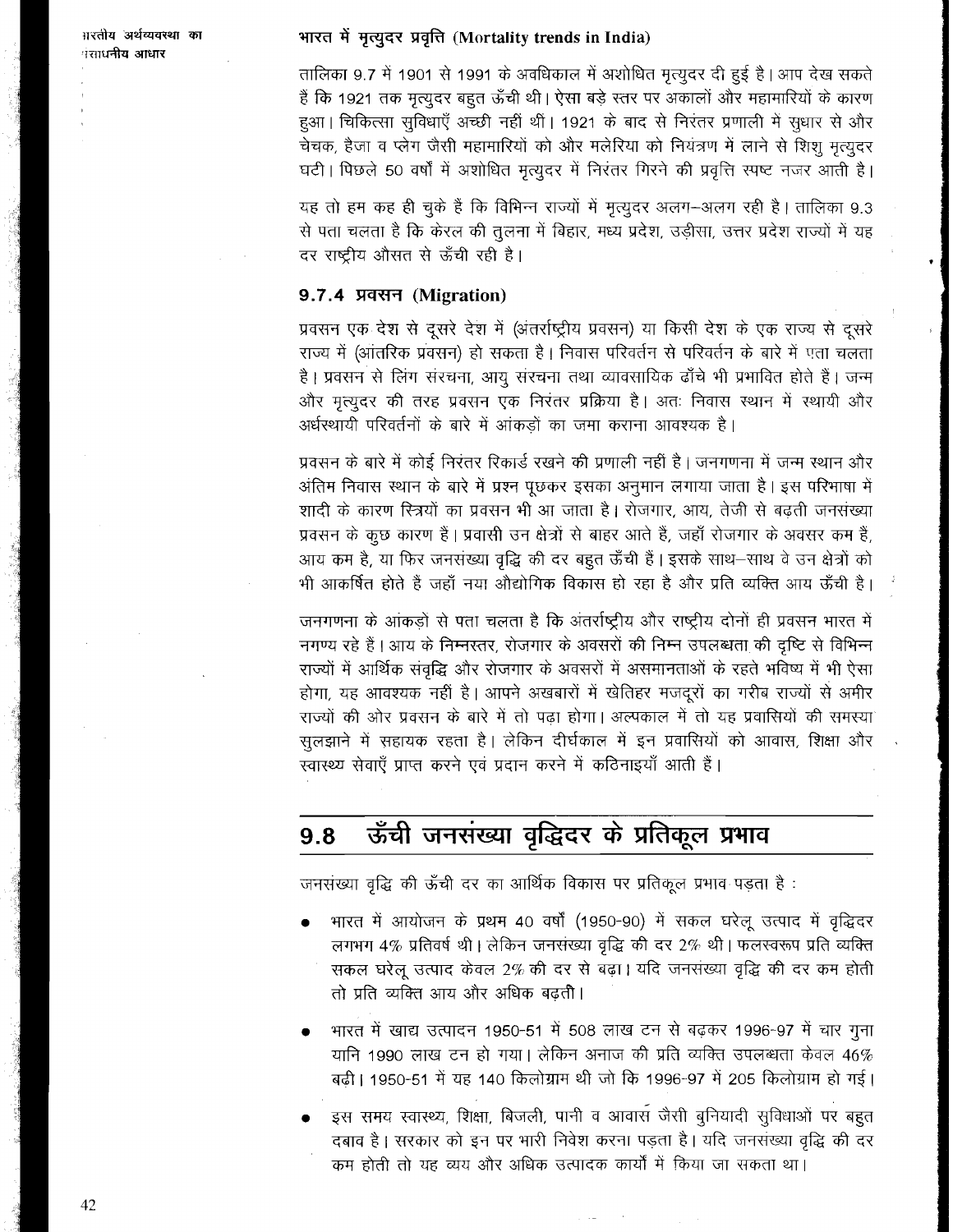#### बांध प्रश्न 3

| 1) | अशोधित जन्मदर या अशोधित मृत्युदर की परिभाषा में अनुपात को 1000 से क्यों गुणा<br>किया जाता है?                      |
|----|--------------------------------------------------------------------------------------------------------------------|
|    |                                                                                                                    |
|    |                                                                                                                    |
|    |                                                                                                                    |
|    |                                                                                                                    |
|    |                                                                                                                    |
| 2) | जनसंख्या शास्त्री कुल जन्म क्षमता दर को 'अशोधित जन्मदर' की अपेक्षा जन्म क्षमता का<br>एक अच्छा माप क्यों मानते हैं? |
|    |                                                                                                                    |
|    |                                                                                                                    |
|    |                                                                                                                    |
|    |                                                                                                                    |
|    |                                                                                                                    |
| 3) | भारत में उन दो राज्यों के नाम बताइए जिनमें जन्म क्षमता दर नीची है तथा जिनमें यह<br>दर ऊँची है।                     |
|    |                                                                                                                    |
|    |                                                                                                                    |
|    |                                                                                                                    |
|    |                                                                                                                    |
|    |                                                                                                                    |

#### 99

जन्मदर कम करने के लिए एक निश्चित जनसंख्या नीति की आवश्यकता होती है। स्वतंत्रता प्राप्ति के पश्चात् भारत सरकार ने योजना आयोग का गठन किया। इसका उद्देश्य था प्राकृतिक साधनों का संतुलित उपयोग कर आर्थिक विकास लाना। प्रथम पंचवर्षीय योजना बनाते समय आयोग ने जनसंख्या नीति की आवश्यकता पर बल दिया। इसका उद्देश्य लोगों के जीवन रतर में सुधार लाना और स्वास्थ्य, विशेष रूप से माताओं और बच्चों के स्वास्थ्य में सुधार लाना था। इस योजना में परिवार नियोजन कार्यक्रमों, परिवार सीमित रखने के तरीकों और इन्हें आम जनता तक पहुँचाने के लिए 65 लाख रुपये का प्रावधान किया गया है। इस rरह 1952 में भारत विश्व का पहला ऐसा देश बना जहाँ कोई राष्ट्रीय परिवार नियोजन<br>घर्यक्रम (National Family Planning Programme) बनाया और लागू किया गया।

# 9.9.1 नैदानिक दृष्टिकोण (Clinical Approach)

प्रथम चार पंचवर्षीय योजनाओं में परिवार नियोजन के प्रति दृष्टिकोण नैदानिक था। स्वास्थ्य और परिवार नियोजन सुविधाओं को समझाने हेतु बुनियादी सुविधाओं और श्रमशक्ति की कमी थी। सरकार ने इस कमी को पूरा करने पर बल दिया।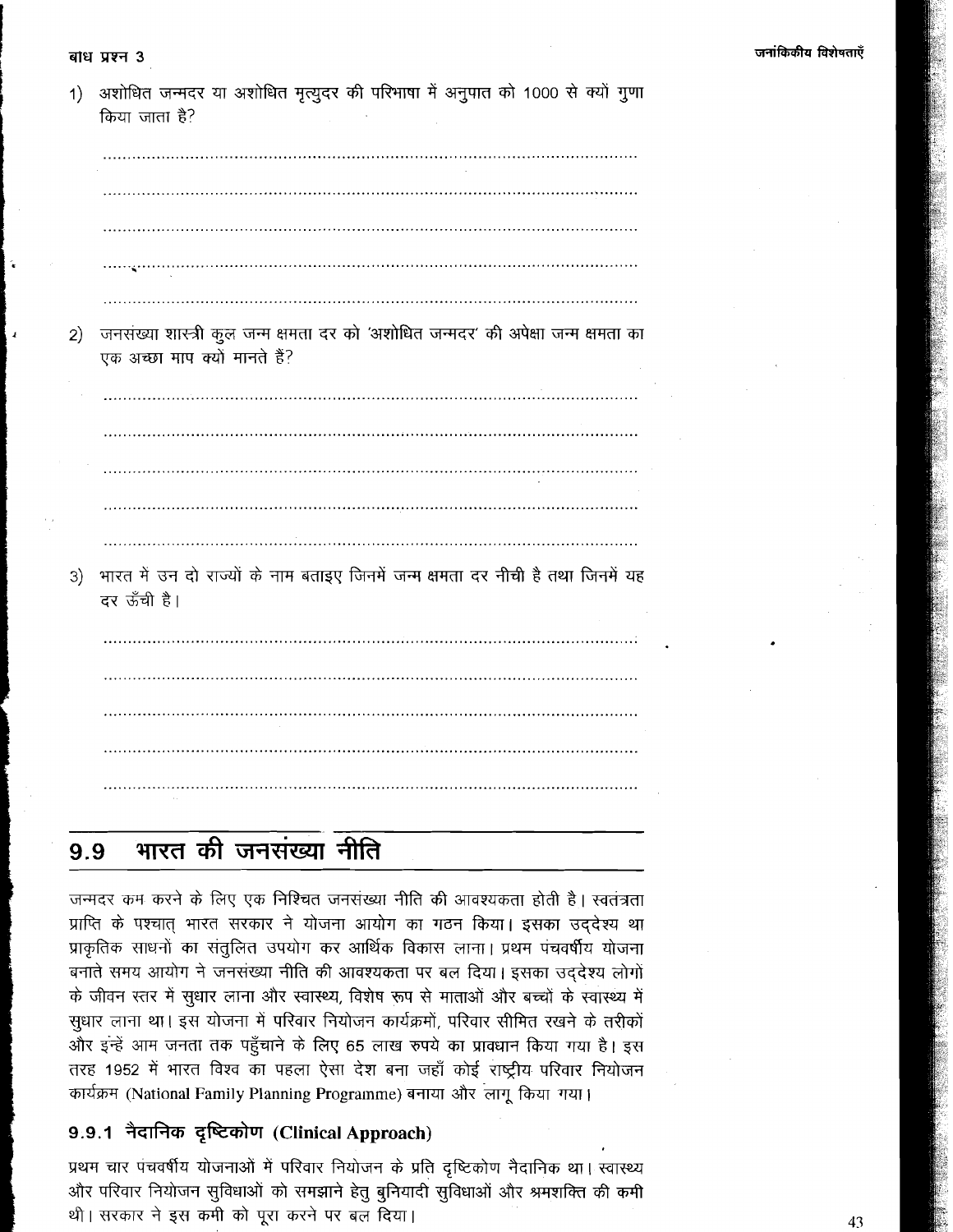1975 तक सरकार ने यह जान लिया था कि परिवार नियोजन को प्रोत्साहन देने के लिए अब उसे और प्रत्यक्ष रूप से भाग लेना होगा। अतः 1976 में एक व्यापक राष्ट्रीय जनसंख्या नीति (National Population Policy) की घोषणा की गई। इसमें कूछ आधारभूत उपाय लागू किए गए जिनके पीछे जन्मदर को पाँचवीं योजना में 32 से घटाकर छठी योजना के अंत तक 25 प्रति हजार लाना था। इन उपायों में प्रमुख उपाय इस प्रकार थे :

- परिवार नियोजन की सफलता के आधार पर राज्य योजनाओं को 8 प्रतिशत केन्द्रीय  $\mathbf{i}$ सहायता प्रदान करना;
- ii) अगले 25 वर्ष तक 1971 की जनगणना के आधार पर केन्द्रीय और राज्य विधायिकाओं में प्रतिनिधित्व स्थिर रखनाः
- iii) लड़कों एवं लड़कियों की विवाह योग्य उम्र बढ़ाकर क्रमशः 21 वर्ष व 18 वर्ष करना;
- iv) बन्धीयीकरण (Sterlization) के लिए ऊँचा मौद्रिक मुआवजा;
- माध्यमिक स्तर तक शिक्षा में लड़कियों को प्राथमिकता देना;  $V)$
- vi) बाल पोषण।

जनसंख्या नीति में सार्वजनिक कल्याण और जीवन स्तर को अधिकतम करने के कूछ उददेश्य और सरकार द्वांरा उनको लागू करने की योजना होती है। इनको पूरा करने के लिए साधन जुटाने की वचनबद्धता होती है। हम ऐसा कह सकते हैं कि जनसंख्या नीति ऐसे उपायों तथा कार्यक्रमों को मिलाकर बनती है जो आर्थिक, सामाजिक, जनसंख्या संबंधी, राजनीतिक व अन्य सामूहिक उद्देश्यों को पूरा करने में योगदान देती हो। ऐसा करना महत्त्वपूर्ण जनांकिकीय चरों जैसे जनसंख्या के आकार और वृद्धि, इसके भौगोलिक वितरण और इसकी जनांकिकीय विशेषताओं के माध्यम से ही किया जा सकता है। 1976 का राष्ट्रीय जनसंख्या नीति वक्तव्य इस संदर्भ में काफी व्यापक है।

इस कार्यक्रम को सफल बनाने के लिए राज्यों ने विशेष उपाय किए। इसमें लोगों और सरकारी कर्मचारियों को बन्धीकरण (Sterlisation) अपनाने के लिए प्रोत्साहन दिया गया। लेकिन 1976 में इन कार्यक्रमों में जबरदरती करने की बहुत आलोचना हुई और यह कार्यक्रम बदनाम हो गया। इससे 1977, 1978 में इसकी सफलता को धक्का पहुँचा। देश कठोरता और जबरदस्ती के लिए तैयार न था। 1977 में केन्द्र में और विभिन्न राज्यों में सत्ता परिवर्तन हुआ। नई सरकार ने जनसंख्या नियंत्रण पर तो बल दिया लेकिन स्वेच्छा से परिवार नियोजन कार्यक्रम अपनाने पर जोर दिया।

# 9.9.2 परिवार कल्याण दृष्टिकोण (Family Walfare Approach)

1977 से परिवार नियोजन को परिवार कल्याण का रूप दिया गया। भाग 9.3.1 में हमने देखा कि आर्थिक विकास स्त्री साक्षरता, नीची शिशु मृत्युदर, माँ का स्वास्थ्य तथा जागरूकता के माध्यम से जन्मदर नीची लाने में सहायता करता है। आइए, देखें कि स्त्री शिक्षा जन्मदर को किस प्रकार कम करती है।

प्रथम, ऐसा देखा जाता है कि शिक्षित लड़की अशिक्षित की अपेक्षा देर से शादी करती हैं। स्कूल, कॉलिज में पढ़ने से विवाह बड़ी उम्र में होता है। विवाह की उम्र और बच्चों की संख्या में विपरीत संबंध पाया जाता है।

दूसरे, शिक्षित महिलाएँ अपने बच्चों को स्कूल भेजती हैं। आपने देखा होगा कि कई परिवारों में बच्चे या तो स्कूल जाते ही नहीं या फिर स्कूल जल्दी ही छोड़ देते हैं और परिवार के लिए कमाना शुरू कर देते हैं (बाल श्रमिक)। यदि वे स्कूल जाएँगे तो काम नहीं कर पाएँगे। इससे अधिक बच्चे होने के प्रोत्साहन में कमी आती है।

तीसरे. शिक्षित स्त्रियाँ स्वास्थ्य के प्रति अधिक जागरूक होती हैं। इससे उनके बच्चे जीवित रह पाते हैं और उन्हें अधिक बच्चे पैदा करने की आवश्यकता नहीं पड़ती। उनको नियोजन के बारे में अधिक जानकारी होती है।

 $\overline{44}$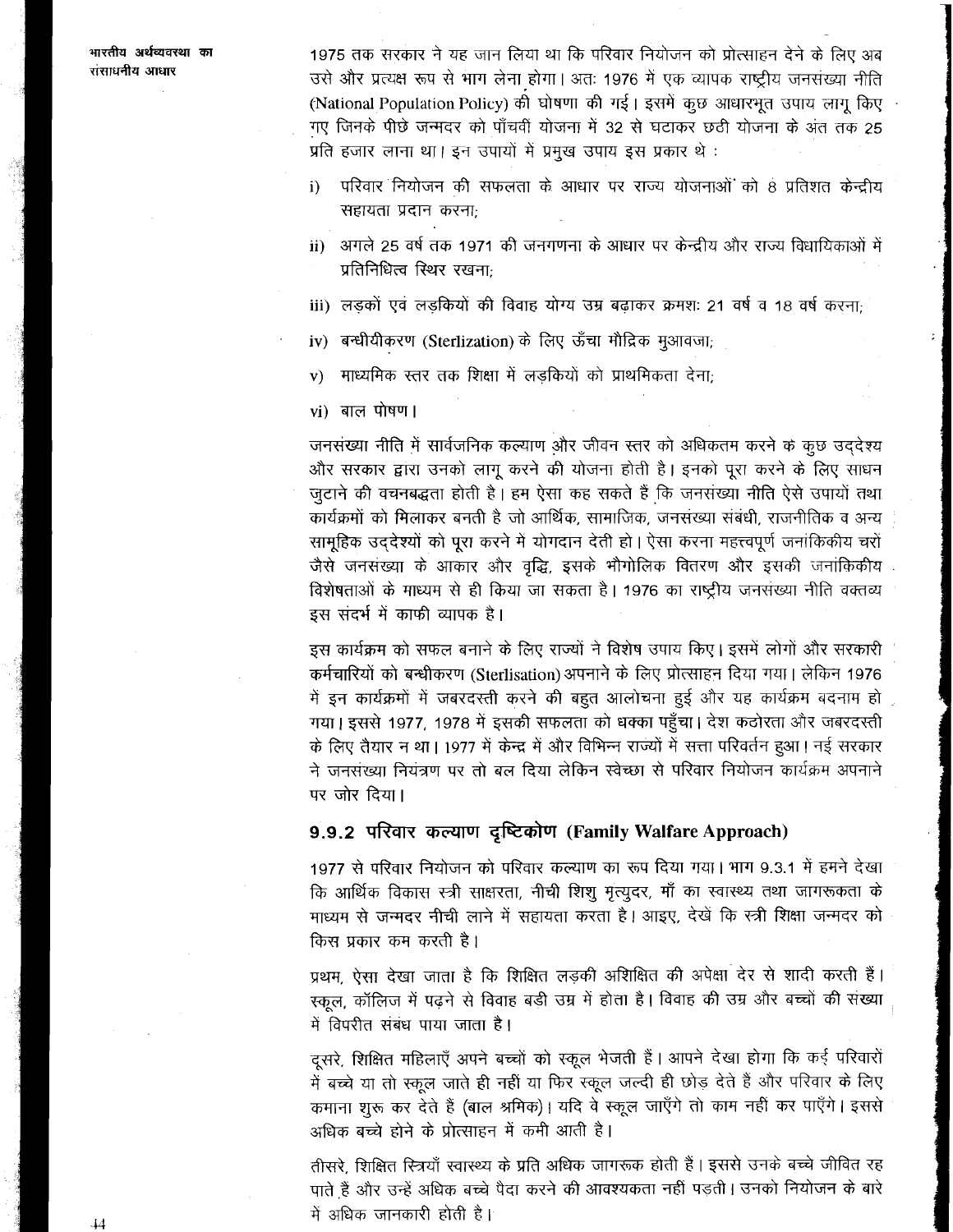45

चोथे, परिवार और बच्चों के अंतिरिक्त शिक्षित महिलाओं की और भी रुचियाँ होती हैं। इससे उनके पास बच्चों के लिए कम समय होता है और वे कम बच्चे पसंद करती हैं।

गर्भनिरोधक उपायों के अतिरिक्त सरकार ने उपरोक्त कारकों पर भी बल दिया है। समाज कल्याण कार्यक्रम के कुछ आधार इस प्रकार हैं:

समाज कल्याण बिना किसी जबरदस्ती के स्वैच्छा से स्वीकार करना।  $\mathbf{i}$ 

- सरकार की भूमिका यह है कि वह छोटा परिवार अपनाने के लिए उपयुक्त वातावरण  $\mathbf{ii}$ बनाएं। ऐसा लोगों में जागरूकता, सूचना व शिक्षा द्वारा किया जा सकता है। सरकार ने इस बात पर बल दिया कि परिवार नियोजन सुविधाएँ और कल्याणकारी सेवाएँ जैसी बुनियादी सुविधाएँ, आवश्यक दवाइय़ाँ, टीके और गर्भ—निरोधक गोलियाँ आसानी से उपलब्ध हो। सरकार लोगों को परिवार नियोजन अपनाने के लिए प्रोत्साहन दे रही है।
- iii) परिवार कल्याण कार्यक्रम में माँ और बच्चों की स्वारथ्य सेवाओं का एकीकरण किया गया है। यह एकीकरण प्राथमिक चिकित्सा केन्द्रों और सहायक संस्थाओं के माध्यम से क्रियान्वित किया जा रहा है।

# 9.9.3 राष्ट्रीय जनसंख्या नीति 2000

हाल ही में सरकार द्वारा राष्ट्रीय जनसंख्या नीति 2000 की घोषणा की गई है जिसमें गर्भ--निरोधक सुविधाओं, स्वास्थ्य देखभाल, आधारभूत संरचना, स्वास्थ्यकर्मियों तथा समन्वित सेवाओं की उपलब्धता आदि पर बल दिया गया है। इस नीति के तहत दीर्घकालीन लक्ष्य तो 2045 तक देश की जनसंख्या में रिथरता लाना है पर साथ ही मध्यकालीन लक्ष्य सन 2001 तक कूल उर्वरकता दर को घटाकर पुनःस्थापन दर (replacement) के स्तर तक लाना।

उपरोक्त लक्ष्यों को पूरा करने के लिए छोटे परिवारों, विशेष रूप से प्रति दम्पति 2 बच्चों तक सीमित करना, को प्रोत्साहित करने की योजना है। ऐसे प्रोत्साहनों के लिए पंचायतों एवं जिला परिषदों को पुरस्कृत करने की व्यवस्था है। दूसरी ओर बाल-विवाह के विरुद्ध कठोर कार्यवाही का प्राविधान है। प्रधानत्री की अध्यक्षता में जनसंख्या पर एक राष्ट्रीय आयोग गठित किया जाना ੜੇ।

नई नीति में पूर्व में लिए गए सभी मर्यादित कार्यों को जारी रखा जाएगा। पर इस नीति में यह नहीं बताया गया कि जो व्यक्ति प्राविधानों का उल्लंघन करेंगे. उनके विरुद्ध क्या कार्यवाही की जाएगी।

## 9.9.4 जनसंख्या नीति का मूल्यांकन

सरकार के भारी प्रयत्नों के बावजूद सरकार का परिवार कल्याण कार्यक्रम सफल नहीं हो पा रहा है। प्रथम योजना से ही निर्धारित उद्देश्य पूरे नहीं हो पा रहे हैं। इससे उद्देश्यों में बार-बार परिवर्तन लाया जाता है। उदाहरण के लिए, 1962 में यह लक्ष्य तय किया गया कि अशोधित जन्मदर घटाकर 1973 तक 25 पहुँच जाएगी। 1968 में इस लक्ष्य में संशोधन कर इसे 1978-79 तक 23 पर पहुँचाने का लक्ष्य रखा गया। लेकिन 1973 में वास्तविक दर 34.6 थी। 1974 (पंचवर्षीय योजना का प्रारम्भ) में यह लक्ष्य फिर बढ़ाकर 1979 में 30 और 1983-84 में 25 कर दिया गया। लेकिन 1985 में यह दर 32.9 थी जो लक्ष्य से काफी ऊपर थी। 1998 में कुल जन्म क्षमता दर को वर्ष 2026 तक वर्तमान 3.60 से घटाकर 2.1 करने का लक्ष्य रखा है।

सरकार के परिवार कल्याण कार्यक्रम के खराब प्रदर्शन के पीछे बहुत से कारण हैं :

- यह कार्यक्रम मुख्यतः सरकारी कार्यक्रम ही रहा। समाज की भागीदारी मामूली रही।
- इस कार्यक्रम में प्रादेशिक विभिन्नताओं को ध्यान में नहीं रखा गया। बहुत से राज्यों में रवारथ्य संबंधी सुविधाएँ कमजोर रही।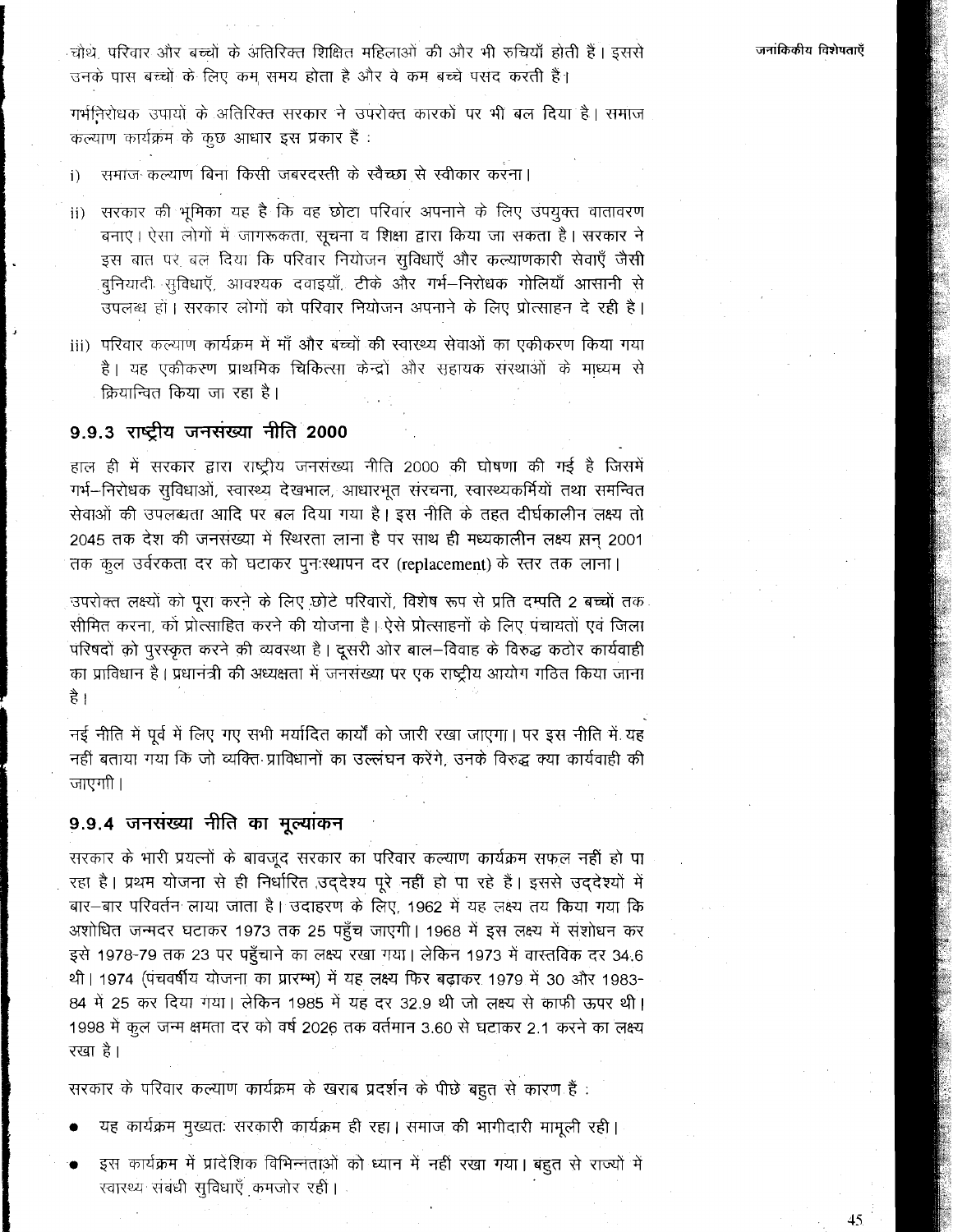- देश में गर्भ--निरोधकों (contraceptives) की कमी रही जिससे जन्मदर ऊँची रही। जनसंख्या में 20 प्रतिशत वृद्धि तो केवल अनचाहे जन्मों के कारण हुई। बहुत से माँ बाप और बच्चे नहीं चाहते लेकिन फिर भी बच्चे पैदा होते हैं क्योंकि उन्हें गर्भ–निरोधकों के बारे में जानकारी की कमी रहती है।
- इसको लागू करने वाले सरकारी कर्मचारियों का नित्यक्रम केवल लक्ष्यों के बारे में रिपोर्ट करने तक ही सीमित था। इसके फलस्वरूप कार्यक्रम की कमियाँ जानना और इन्हें दूर करना संभव नहीं हो पाया।

नवीं योजना में फिर इन कार्यक्रमों पर बल दिया गया। मृत्युदर में कमी तो अपनी सीमा तक पहुँच चुकी है। अब केवल जन्मदर में गिरावट लाने की आवश्यकता है।

#### बोध प्रश्न 4

1) भारत विश्व में ऐसा प्रथम देश क्यों माना जाता है जिसने जनसंख्या नियंत्रण कार्यक्रम चालू किया?

1976 की राष्ट्रीय जनसंख्या नीति के मुख्य पहलू बताइए।  $2)$ 

#### 9.10 साराश

इस इकाई के प्रारम्भ में हमने जनसंख्या वृद्धि का आर्थिक विकास से संबंध बताया। हमने बताया कि किस प्रकार जनसंख्या वृद्धि आर्थिक विकास में सहायता करती है और बाधा पहुँचाती है। हमने तेजी से बढ़ते शहरीकरण की आर्थिक विकास में भूमिका के बारे में भी बताया।

भारत में 1921 तक जनसंख्या वृद्धि में उतार-चढ़ाव आते रहे लेकिन 1921 के पश्चात् यह निरंतर बढ़ती रही। आजादी के बाद से तो यह तेजी से बढ़ी। इसका प्रभाव जनसंख्या की युवा आयू संरचना में साफ नजर आता है। देश की 40% आबादी 15 वर्ष से कम उम्र की है। भारत की शहरी आबादी भी पिछले चार दशकों में तेजी से बढ़ी हैं। इसका एक प्रमुख पहलू है जनसंख्या का कुछ बड़े शहरों और कस्बों में केन्द्रित होना। इसके अतिरिक्त बड़े शहर छोटे शहरों की अपेक्षा तेजी से बढ़ रहे हैं।

हमने जन्म क्षमता, मृत्युदर, प्रवास आदि कारकों के बारे में पढ़ा जो कि जनसंख्या के आकार और वृद्धि दर पर सीधा प्रभाव डालते हैं। जन्मक्षमता और मृत्युदर के विभिन्न मापों और उनमें प्रवृत्ति के बारे में जाना। तत्पश्चात् अशोधित जन्मदर और मृत्युदर में प्रादेशिक विभिन्नताओं के बारे में जानकारी ली।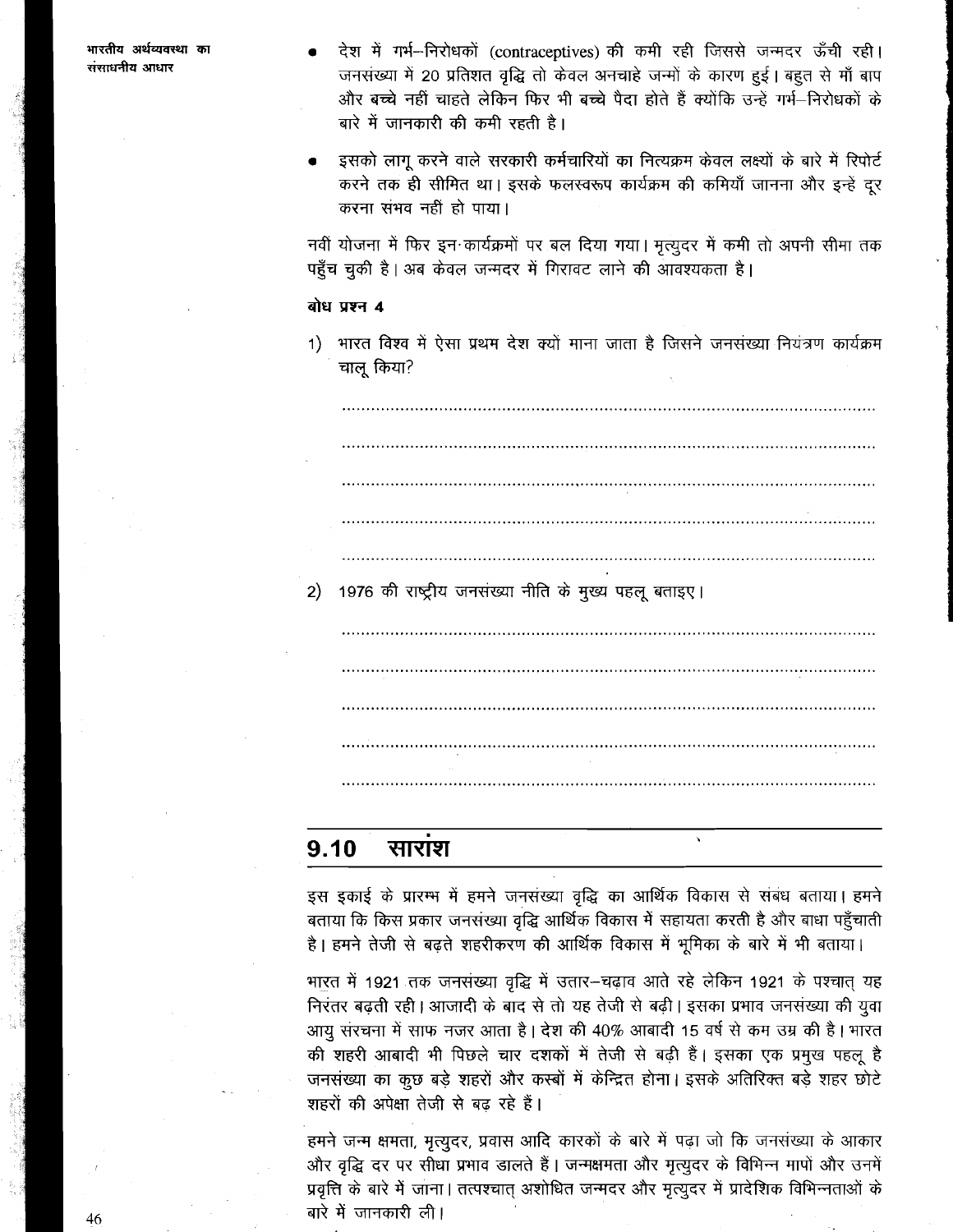भारत की जनसंख्या नीति के रूप में भारत सरकार के प्रयत्नों का खुलासा किया गया। 1976 के भारत के जनसंख्या नीति वक्तव्य की विशेषताएँ और आलोचनाएँ बताई गई। प्रादेशिक विभिन्नताओं को ध्यान में रख उपयुक्त जनसंख्या नीति बनाने पर बल दिया गया।

विश्व में भारत पहला देश था जिसने 1952 में जनसंख्या नीति निर्धारण तथा क्रियान्वयन का कार्य किया। परन्तु इस नीति में नैदानिक दृष्टिकोण अपनाया गया। 1976 की जनसंख्या नीति में परिवार नियोजन को अपनाने हेतु कई कदम उठाए गए। इनमें सम्मिलित हैं— परिवार नियोजन हेतु केन्द्र सरकार द्वारा राज्यों के लिए दी जाने वाली आर्थिक सहायता का 8% भाग परिवार नियोजन हेतु अलग रखना, लड़कों एवं लड़कियों की विवाह उम्र को बढ़ाकर क्रमशः 21 एवं 18 वर्ष रखना, लड़कियों की शिक्षा को वरीयता आदि। परन्तु इन सभी कदमों का प्रदर्शन आशा के अनुकूल नहीं रहा।

शब्दावली  $9.11$ अशोधित जन्मदर (Crude Birth Rate): यह एक वर्ष में एक भौगोलिक क्षेत्र में कुल जीवित शिशुओं का उस क्षेत्र की उस वर्ष की मध्य वर्ष जनसंख्या का अनुपात है। यह एक वर्ष में एक भौगोलिक क्षेत्र में कूल मृत्यू अशोधित मृत्युदर (Crude Death Rate): का उस क्षेत्र की उस वर्ष की मध्य वर्ष जनसंख्या का अनुपात है। इससे अभिप्राय महिलाओं द्वारा गर्भधारण करने जनन क्षमता (Fertility) की आयु के दौरान शिशुओं के जन्म देने से है। परम्परागत, जनन क्षमता अशोधित जन्मदर के रूप में मापी जाती है। लेकिन सामान्य क्षमता दर जनन क्षमता का एक बेहतर सूचक है। यह प्रजनन आयु की स्त्री जनसंख्या के आकार सामान्य जनन क्षमता दर पर आधारित है और एक वर्ष में एक भौगोलिक क्षेत्र की जनसंख्या जनन क्षमता प्रभावशाली द्वंग से निर्धारित करती है। एक भौगोलिक क्षेत्र में एक कलेण्डर वर्ष में प्रति शि ।शु मृत्युदर हजार जीवित शिशुओं के पीछे 0-1 आयू वर्ग में मृत्यु की संख्या। हासमान प्रतिफल नियम यदि एक आगत में वृद्धि हो, जबकि अन्य आगतों की मात्रा रिथर रखी जाए, तो एक सीमा के पश्चात उस आगत का सीमांत उत्पाद गिरता जाता है। इसके कारण एक सीमा के पश्चात् कूल उत्पाद भी गिरने लगता है। इससे अभिप्राय व्यक्तियों का एक भौगोलिक प्रवसन (Migration) क्षेत्र से दूसरे भौगालिक क्षेत्र के बीच गतिशीलता से है। यह गतिशीलता गाँव से शहर को, एक गाँव को हो सकती है। यदि कोई व्यक्ति बगलादेश से आकर भारत में रहता है तो यह अंतर्राष्ट्रीय प्रवसन कहलाएगा।

> वह जनसंख्या जिसमें बीच की उम्र व बड़ी उम्र के लोगों का अनुपात अधिक होता है। हमारी

वृद्ध जनसंख्या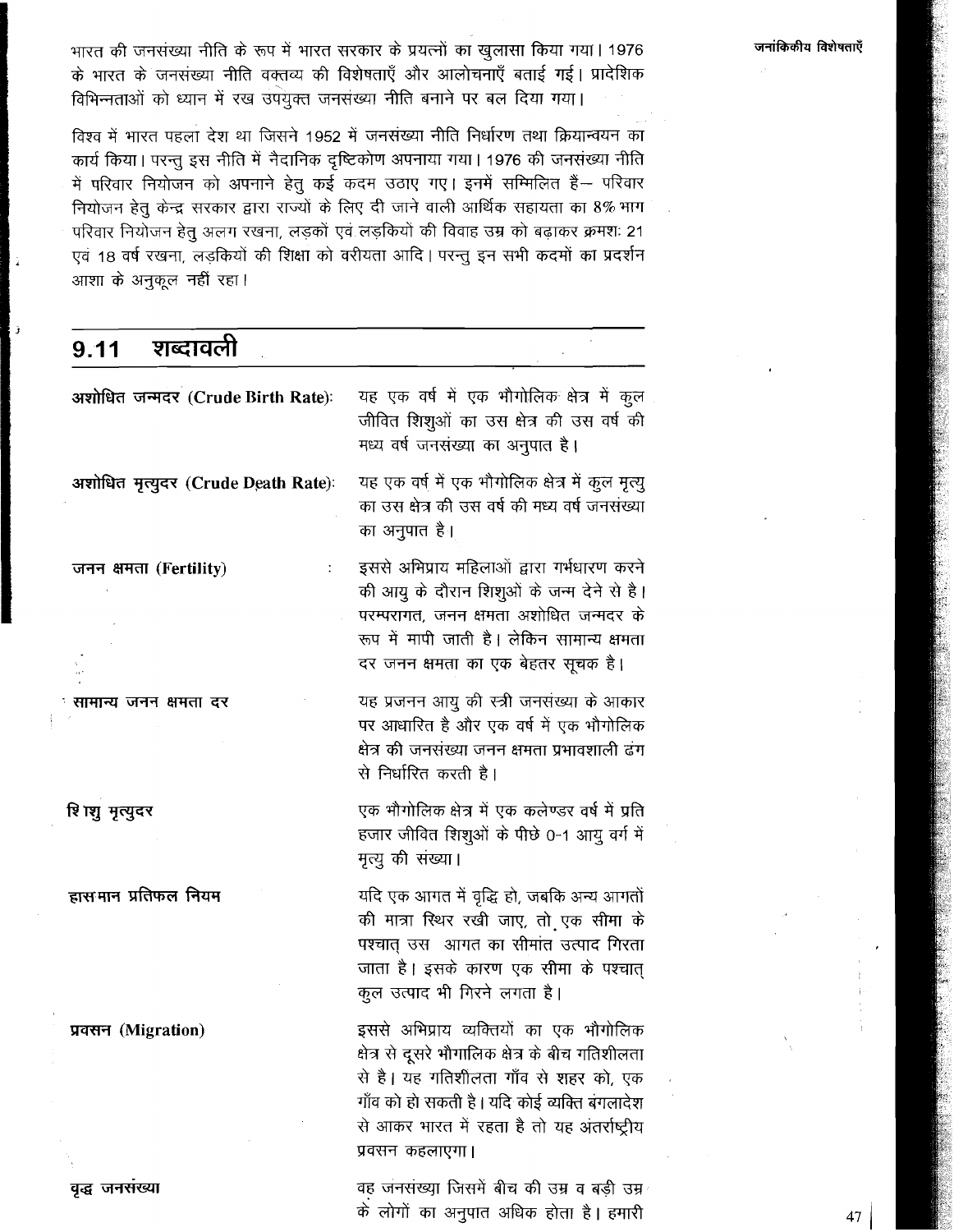लिंग अनुपात

शहरी क्षेत्र

जनसंख्या वृद्ध जनसंख्या नहीं है। भारत की जनसंख्या का कूल 6 प्रतिशत 60 वर्ष से अधिक आयु का है।

प्रति हजार पुरुषों के पीछे स्त्रियों की संख्या। 1991 में यह अनुपात 929 था। अधिकतर विकसित देशों में लिंग अनुपात 1000 से अधिक होता है क्योंकि इन देशों में स्त्री मृत्युदर विकासशील देशों की अपेक्षा कम होती है।

 $\ddot{\cdot}$ 

1991 की जनगणना के अनुसार एक शहरी क्षेत्र की परिभाषा इस प्रकार है:

1. वे सभी स्थान जहाँ नगर निगम, केन्टोनमेंट बोर्ड, अधिसूचित कस्बा क्षेत्र, कमेटी आदि हों, तथा

2. वे सभी स्थान जो निम्नलिखित मापदण्ड पूरे करते हों :

 $\mathbf{i}$ न्यूनतम जनसंख्या 5000;

- न्यूनतम 75 प्रतिशत कार्यकारी पुरुष  $\mathbf{ii}$ गैर-कृषि कार्यों में लगें हो; तथा
- iii) जनसंख्या सघनता : कम से कम 400 व्यक्ति प्रति वर्ग किलोमीटर हो।

\*~ir~ : mM4mmm7\*fhT है। जिससे निवेश कम रहता है। प्रति श्रमिक पूँजी की मात्रा कम रहती है जिससे कम उत्पादन होता है। कम उत्पादन के कारण आय कम रहती है और परिणामस्वरूप बचत कम रहती **3** <sup>I</sup> रहती है और परिणामस्वरूप बचत कम रहती<br>है |<br>युवा जनसंख्या (Young Population) : एक ऐसी जनसंख्या जिसमें बच्चों, किशोरों और<br>राता तरास्कों का अनुपान अधिक हो । हमारी

एक ऐसी जनसंख्या जिसमें बच्चों, किशोरों और<br>युवा वयस्कों का अनुपात अधिक हो । हमारी जनसंख्या युवा है क्योंकि इसका 40 प्रतिशत 15 वर्ष से कम आयु का है।

#### कुछ उपयोगी पुस्तकें  $9.11$

Cassen, R.H. **(1978)** : *India* : *Population, Economy, Society,* Chapter *4,* Macmillan Press.

Government of India, **(1998)** : *Ninth Five Year Plan* 1997-2002, Planning Commission, New Delhi.

Dutta, R. and Sundaram, (2001) : *Indian Economy, S.* Chand & Co., New Delhi.